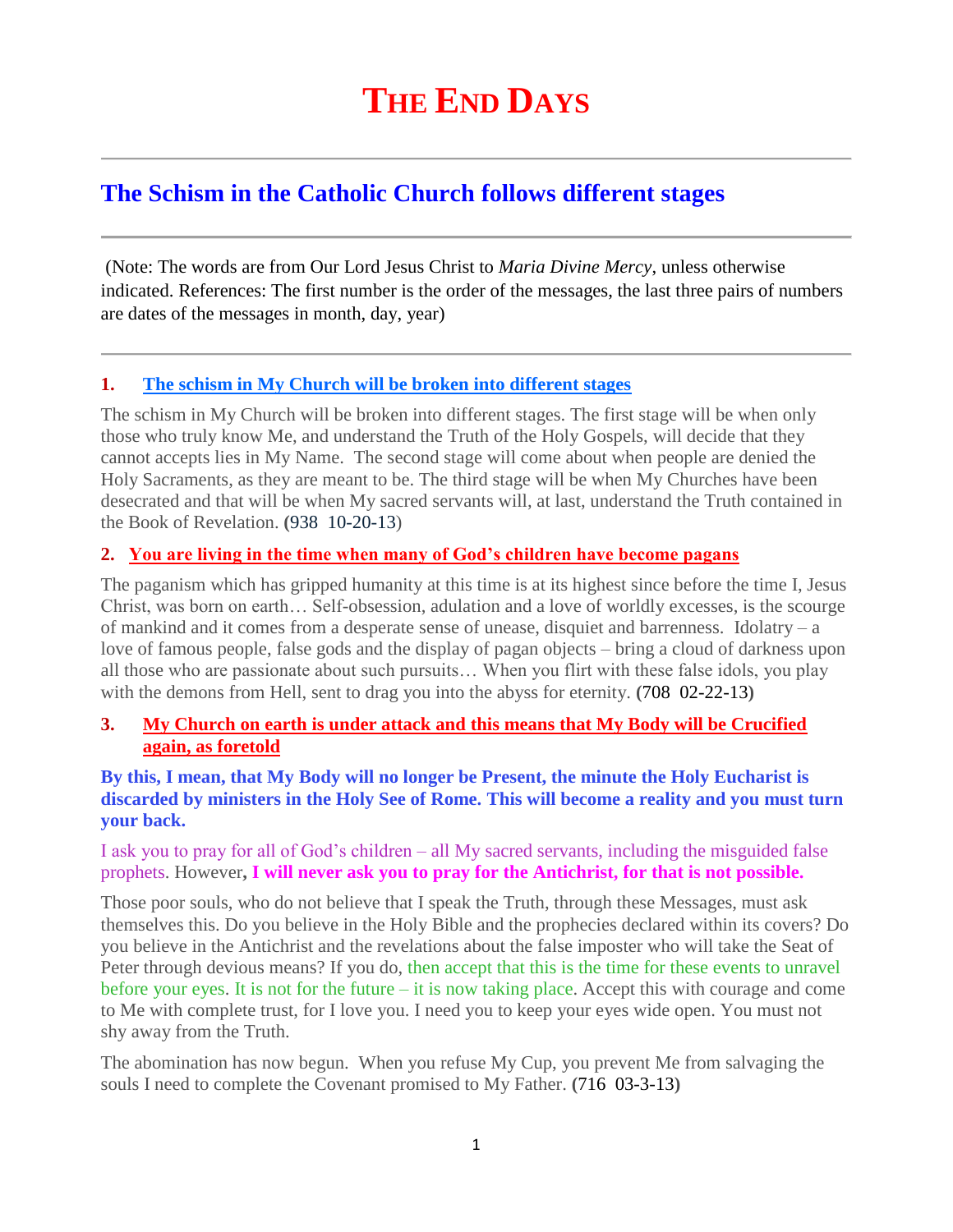# **4. [This new temple, they will be told, is a Church, which unites all because God loves all His](http://www.thewarningsecondcoming.com/this-new-temple-they-will-be-told-is-a-church-which-unites-all-because-god-loves-all-his-children/)  [children](http://www.thewarningsecondcoming.com/this-new-temple-they-will-be-told-is-a-church-which-unites-all-because-god-loves-all-his-children/)**

The time will then be ripe for many bewildered souls, who will become very confused, to witness an alternative temple of God.

**This new temple, they will be told, is a Church, which unites all because God loves all His children.** And if God loves all His children, then He would want them to unite as one; that they must embrace each other, whatever their creed, their religion, their skin color, their race, their laws. All will become united, they will be told, in the Face of God, and they will all be asked to send representatives to the new temple, which will be located in Rome. They will be told that this is the New Jerusalem, prophesized in the Bible and protected by God's chosen leader – the False Prophet.

So many will fall for this great lie, a travesty of the Holy Word of God – which was given to John the Evangelist. Every Word given to this Prophet, for the end times, will be taken, adapted and twisted to suit the agenda of the Antichrist.

**Those who refuse to accept this new, so-called inclusive Church, will be deemed to be un-Christian.** They will be bullied and made to look like fools. Only for the Holy Spirit, which guides them, they would be sucked into the false and obscene temple, which will disguise the ugly truth, which lies beneath its surface.

**The Antichrist is about to make his grand entrance onto the world's stage** and it will be he, who will, not only reign over these Churches, but who will fool people into believing that he possesses special divine gifts. He will be honored for his great service to humanitarian causes. He, the Antichrist, will receive international awards for his charity work. And then they will say he possesses the charisma associated with holy people. It will not be long afterwards when miracles will be attributed to him, until finally, he will say he is a prophet on a mission from God.

Many will fall for this terrible deceit because he will be supported by the world's Churches and he will be given the seal of approval by the False Prophet.

Finally, the world will believe that he is I, Jesus Christ. (753 04-07-13)

# **5. [This sign, not to be confused with the Mark of the Beast, will](http://www.thewarningsecondcoming.com/this-sign-not-to-be-confused-with-the-mark-of-the-beast-will-be-to-symbolise-the-new-one-world-religion/) be to symbolize the new [One World Religion](http://www.thewarningsecondcoming.com/this-sign-not-to-be-confused-with-the-mark-of-the-beast-will-be-to-symbolise-the-new-one-world-religion/)**

Storms will increase and upheavals will be felt in so many countries. Unrest will be seen in nations as the power of governments takes away the freedom of the people over whom they govern. Then, the churches, including all those who love God, the one Triune God, will begin to withdraw their services and close their doors.

The number of churches which will close down, will be seen, in all western countries. Soon the mark of communism will be seen by a special sign which will appear in churches which remain open; in the media; on items of clothing; in movies and this sign will be proudly worn by those in high places. It will be seen as a badge of honor and flaunted by members of the hierarchies in all main churches and religious denominations. You will see this symbol in public places; on altars; in airports and on the garments worn by leaders in the churches.

**This sign, not to be confused with the Mark of the Beast, will be to symbolize the new One World Religion.** Those responsible for it will no longer be fearful of displaying their sign, which is a symbol for control and allegiance to the Beast.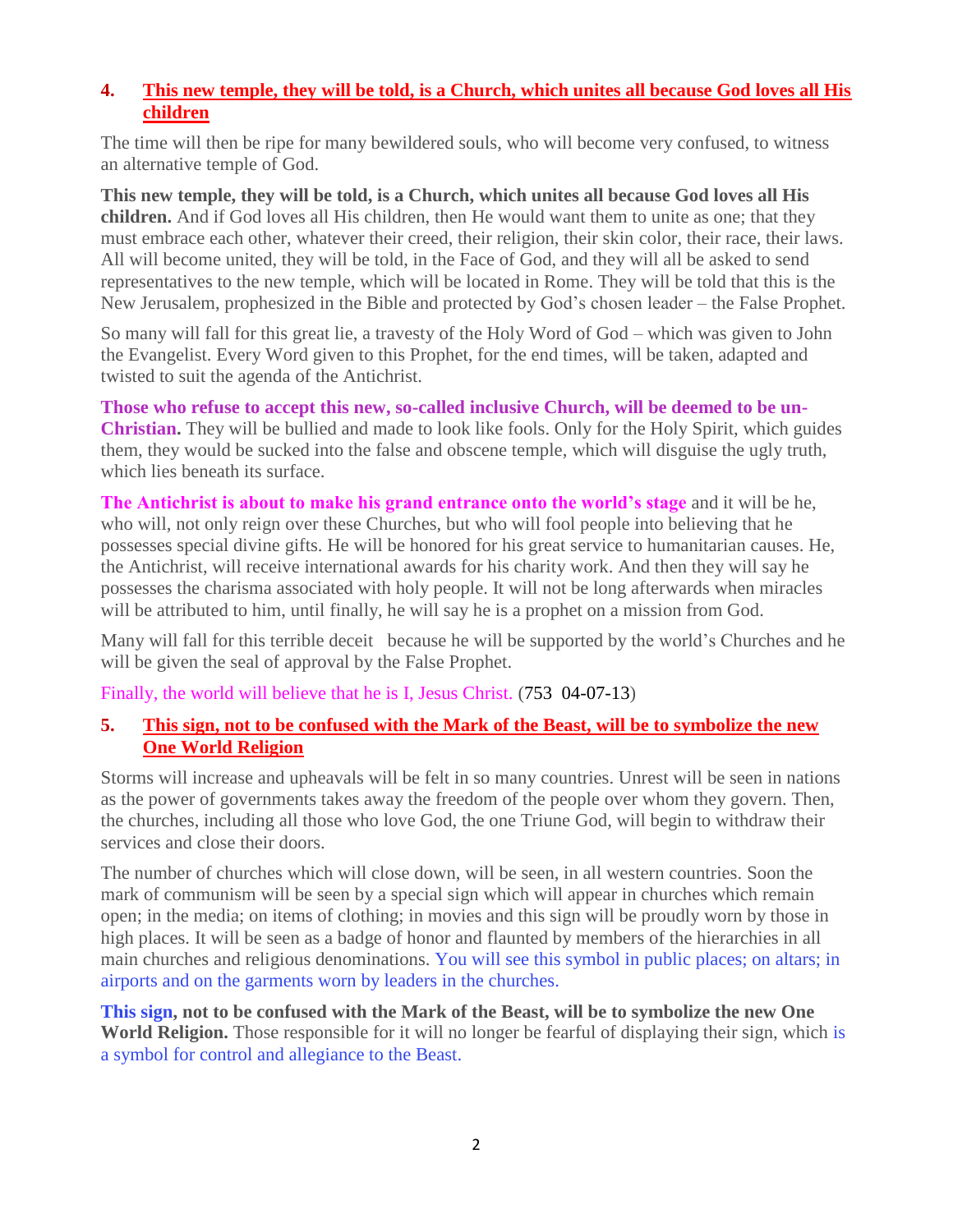The day the daily Sacrifice of the Masses are stopped, in the format which they must be offered in My Holy Name, will be the day when this symbol appears on the altars and before all the tabernacles in the world. (762 04-17-13)

# **6. [The Tower of Babel will, once again, be erected and presented as a temple of God](http://www.thewarningsecondcoming.com/the-tower-of-babel-will-once-again-be-erected-and-presented-as-a-temple-of-god/)**

Just as it was before, the Tower of Babel will, once again, be erected and presented as a temple of God. It will be located in Rome and will feature the new symbol of the new one world religion. This symbol will be seen on the roof, at the entrance, and will take precedence on the high altar within. My precious Tabernacle in gold, defiled in all its Glory, will sit in the center of the altar for all to see. This insult will mean that the Beast will be given the open door to invade My Tabernacle. My Presence will, at this time, disappear...

**Crosses will disappear.** My Crucifix will be nowhere to be seen. Then, where they are seen, in some public places, people will be forced, by law, to take them down.

The new tower, which will honor Satan, will be replicated in many countries and then the second part of the deceit will be made known. **The existence of Hell will be publicly declared, by the Church, to be nonsense.** People will be lulled into a false sense of security when this blatant lie is accepted by all churches. It will be argued that God would never allow for such a place to exist. That He loves all and that the existence of Hell was spread by religious fanatics down through the centuries. And so, **people will condone even the existence of mortal sin**. Sin will be so widely accepted that people will no longer pray or ask for Mercy, for it will not be God they will acknowledge. It will be to the Beast they will surrender their souls and every step of their journey will be carefully orchestrated by the enemies of God. (765 04-21-13)

# **7. [A new form of the Cross will be introduced](http://www.thewarningsecondcoming.com/a-new-form-of-the-cross-will-be-introduced/)**

The Truth is contained in the Holy Bible. It is the food by which man can live now and in the future. Very soon it will become impossible to buy a Bible, as many nations will adhere to the new laws, especially in Europe, which will ban all books which promote the Word of God.

**The letter is being written now to beckon all those in the service of the Catholic Church.** Soon, all of My sacred servants will be informed of the changes, which they will be told are for the good of the Church.

The new rules, which will see amendments made to prayers during the Holy Mass, will seem innocent. To many, they won't notice the significance, but it will relate to the Holy Eucharist and My Presence within It. The word 'commemorate' will be used and all churches will soon be stripped bare of their treasures. The taking of treasures, including gold Tabernacles – which will be replaced by those made of wood and stone – will be one of the signs that they are being gathered for the New World Religion.

Churches will be changed within their walls and this will involve the desecration of altars. The Monstrance, holding the Holy Eucharist, will begin to disappear and the days when My Holy Host is exposed will come to an end. (774 04-30-13)

# **8. [These people will destroy My Churches and few will be allowed to offer the daily Sacrifices](http://www.thewarningsecondcoming.com/these-people-will-destroy-my-churches-and-f)**

There will be attempts made, constantly, to take over your currencies and your personal access to money. But your prayers can stop these wicked leaders from inflicting this attempt at slavery. These people will destroy My Churches and few will be allowed to offer the daily Sacrifices. Yet, there will be those among them, which will remain standing because of the Grace of God.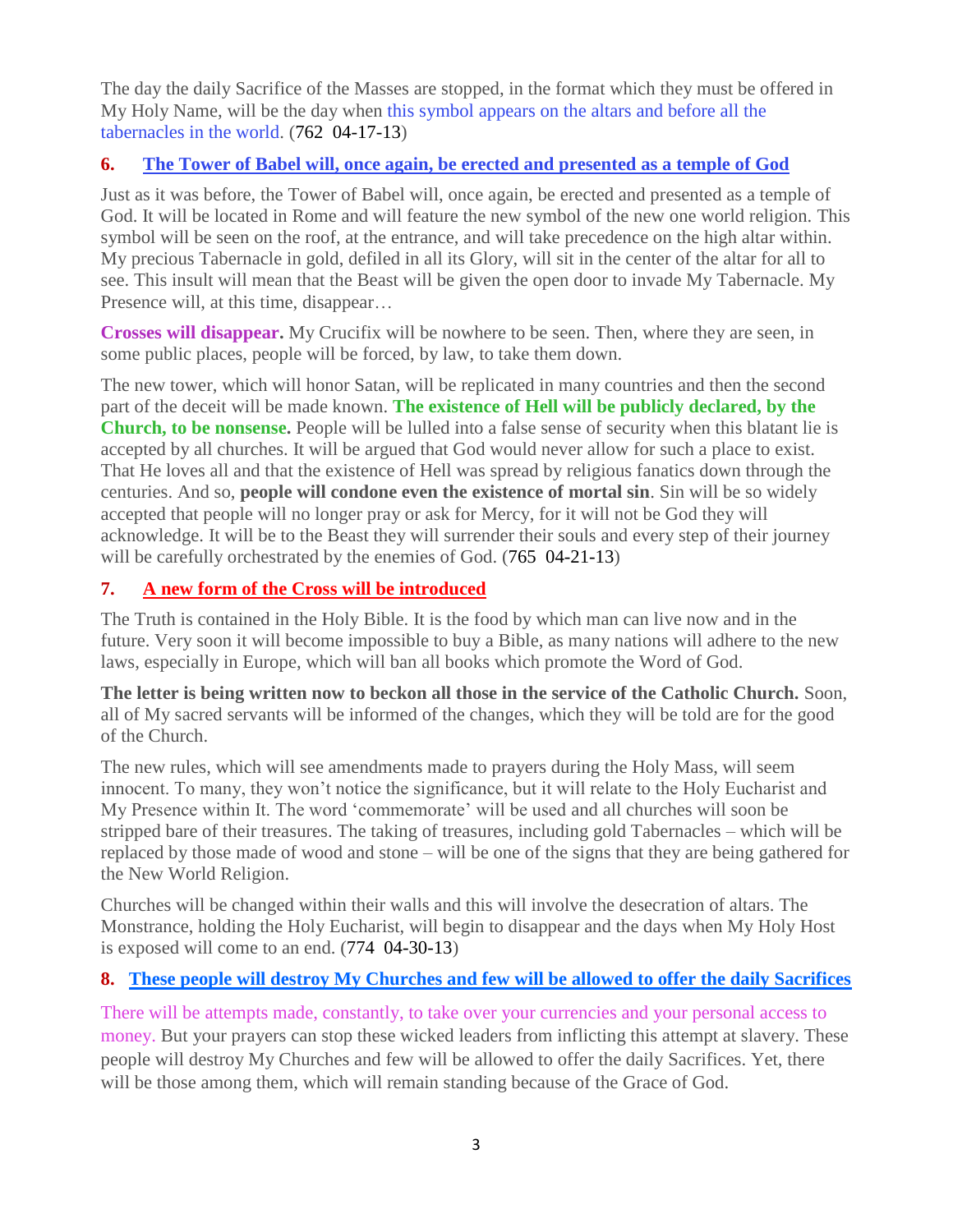They will persecute the Church and cause a big division amongst leaders in the Christian Churches and, yet, there will be priests and clergy still left standing because they will refuse to submit to this pressure.

They will try to stop the Sacraments of Baptism, Holy Communion and Confession and, yet, these faithful and brave sacred servants will continue to serve Me. (675 01-20-13)

# **9. [The Temple of God will be desecrated beyond recognition](http://www.thewarningsecondcoming.com/the-temple-of-god-will-be-desecrated-beyond-recognition/)**

Your churches will become no more than places of entertainment where pagan rituals and music will be staged in elaborate ceremonies. Supposedly, these events will be to honor God. Instead, they will idolize sinful acts and they will declare them to be in accordance with My Teachings.

As the false Church grows and attracts many celebrities, the media and political leaders, My Remnant Church will grow. Many of My sacred servants will be disloyal to Me and join in the new One-World Religion where they will be welcomed with open arms.

It will, in time, become **unacceptable** for certain Christian practices to be held in public. These will include the **Sacraments of Baptism and Holy Communion**. They will be deemed to be unacceptable in a modern and secular world and you will find it impossible to receive them. The Sacrament of Marriage will be changed and marriage will be available in a different form. The only way to receive the True Sacraments at that stage will be through the Remnant Church. (655 01-01- 13)

# **10. [God the Father\\_ Just as My Son was crucified so, too, will His Church on earth be](http://www.thewarningsecondcoming.com/god-the-father-just-as-my-son-was-crucified-so-too-will-his-church-on-earth-be-crucified/)  [crucified](http://www.thewarningsecondcoming.com/god-the-father-just-as-my-son-was-crucified-so-too-will-his-church-on-earth-be-crucified/)**

My Son's Body became His Church on earth. His priests and sacred servants took the place of His apostles. Now, as He returns again to redeem mankind and claim My precious children, so that they can enter My Paradise, **history will be repeated.** My Son preached the Truth and he gathered many people who followed His teachings who did not doubt His Word.

Then He was betrayed by those close to Him and devoted to Him within His ranks. **His Church, the Catholic Church, was also betrayed within its own corridors.**

In His Church today, its demise commenced some time ago. As with My Son, many followers loyal to the Holy Word laid down by Me, deserted Him. Then began the trial where My Son was accused of heresy. So too has My Son's Church on earth suffered the same fate.

Through the wicked amongst them, who committed grave offenses against humanity, many loyal followers deserted the Church. In turn, they deserted My Son and discarded His teachings.

When they have nailed My Son's Church to the Cross, they will send hundreds of guards, just like the six hundred soldiers who stood on Calvary, to ensure that not one morsel of Flesh escapes without punishment. Not one servant of His Church, who proclaim loyalty to it, will be allowed to escape. When the Church has been crucified, they will ensure that it is starved of food and water until its dying breath… All its disciples, just as it was with My Son's apostles, will be nowhere to be seen. They will go into hiding for fear of reprisals. In what will seem to be its dying breath, all will become silent until the cheer of those who crucified the Church will deafen the entire world with its false doctrine.

**The voice of the new head of the Church, the imposter, the False Prophet, will ring out.** All will fall in thanksgiving to Me, God the Most High, with relief. For this will seem to represent a new beginning. It will be then that My Son's Presence will no longer grace the altars within this church for this cannot be. It will be then that My Hand, in chastisement, will fall in punishment.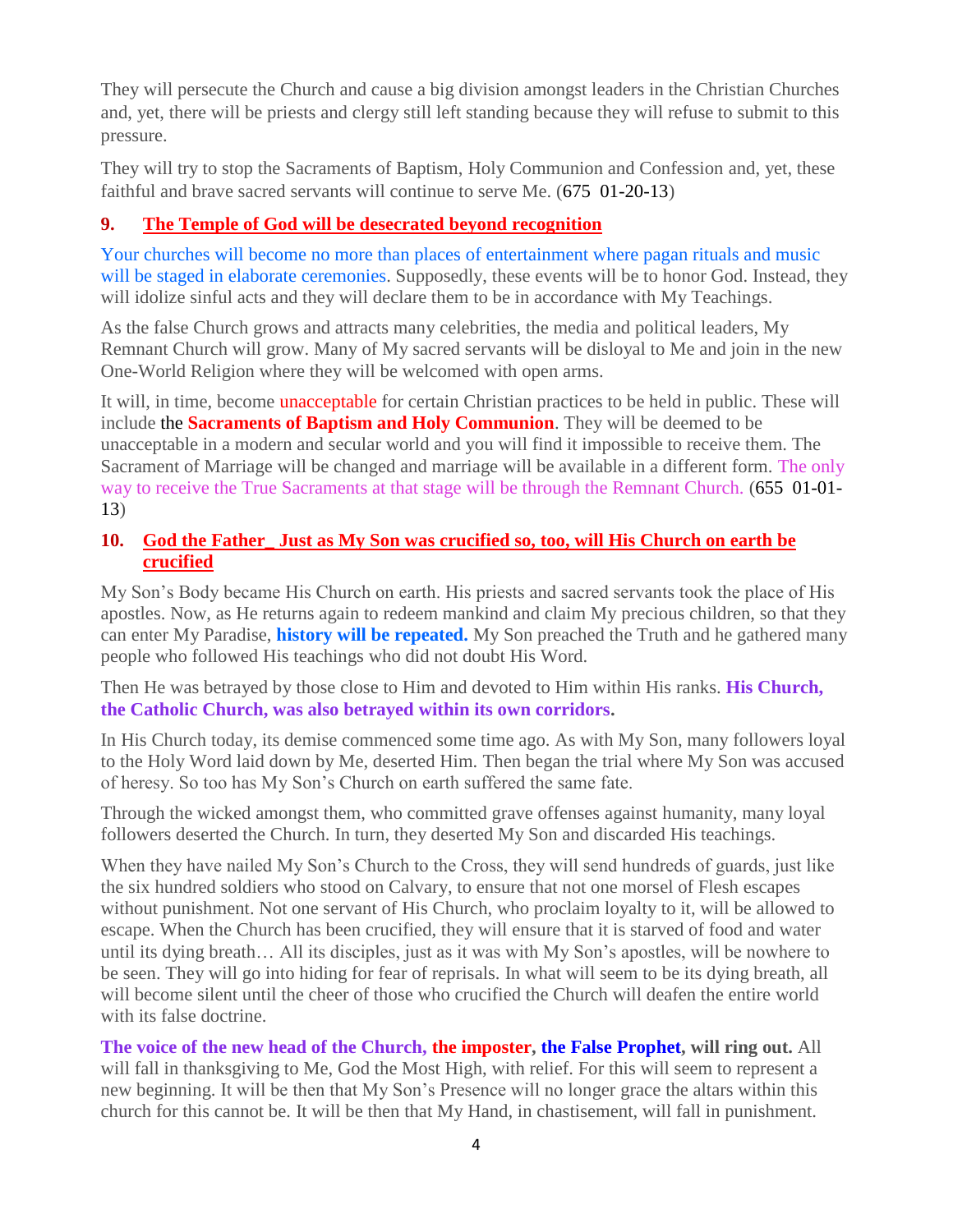This is when the Battle of Armageddon will begin. This is when I will come, through My Son, to save souls.

Do not deny this prophecy. Do not hide behind false securities for this day must come.

**The Crucifixion of My Son's Church must come about because of the Final Covenant. (**504 08-02-12**)**

- **11. [Virgin Mary: Many of my Son's Church leaders say nothing. They no longer defend,](http://www.thewarningsecondcoming.com/virgin-mary-many-of-my-sons-church-leaders-say-nothing-they-no-longer-defend-publicly-the-holy-name-of-my-son/)  [publicly, the Holy Name of my Son](http://www.thewarningsecondcoming.com/virgin-mary-many-of-my-sons-church-leaders-say-nothing-they-no-longer-defend-publicly-the-holy-name-of-my-son/) (565 10-02-12)**
- **12. [When they try to create a Sacrament, in My Churches, out of an abomination, they will](http://www.thewarningsecondcoming.com/when-they-try-to-create-a-sacrament-in-my-churches-out-of-an-abomination-they-will-say-it-was-because-of-the-rights-of-same-sex-couples/)  [say it was because of the rights of same sex couples](http://www.thewarningsecondcoming.com/when-they-try-to-create-a-sacrament-in-my-churches-out-of-an-abomination-they-will-say-it-was-because-of-the-rights-of-same-sex-couples/)**

When they destroy My Church, from within, they will say that all churches are equal. They will use the excuse that there is only one God, so they can introduce a pagan Church.

These sinners are the lost souls I speak of. (584 10-21-12).

# **13. [They intend to oust Pope Benedict XVI from the Seat of Peter using devious means](http://www.thewarningsecondcoming.com/they-intend-to-oust-pope-benedict-xiv-from-the-seat-of-peter-using-devious-means/)**

I have told you before that the Masonic Groups who have a vice-like grip inside The Vatican want My Beloved Pope out. And they intend to oust him from the Seat of Peter using devious means. He will, as I have told you in the past, have to flee for he will have little choice.

This time is short. You must pray hard that he can stay as long as possible for **as soon as he leaves, the imposter, the False Prophet, will take his place. (**435 05-26-12**)**

**14. [The False Prophet will not only take over the Catholic Church, he will dictate](http://www.thewarningsecondcoming.com/the-false-prophet-will-not-only-take-over-the-catholic-church-he-will-dictate-over-all-christian-churches/) over all [Christian Churches](http://www.thewarningsecondcoming.com/the-false-prophet-will-not-only-take-over-the-catholic-church-he-will-dictate-over-all-christian-churches/)** 

It is time to prepare. Soon you will be made to swallow a new religion which will be manmade. Soon you will be force-fed what will seem like the Holy Eucharist but it will not be My Body. It will become empty, barren and will yield no real life. The only Holy Eucharist that exists is the way in which My Presence is made known in the Holy Sacrifice of the Mass as it is now.

Never deviate from this even if you are forced to do so by the heathen who will take over My Christian Churches. They will desecrate My Churches and turn them into nothing more than places of entertainment and social outlets. **But it will not be I, Jesus Christ that the New Temple will be built upon. It will be a temple, to replace the Holy See, to honor the Beast. (**451 06-10-12**)**

# **15. [The Sacraments of the Holy Confession, Baptism, Marriage and the Holy Eucharist must](http://www.thewarningsecondcoming.com/the-sacraments-of-the-holy-confession-baptism-marriage-and-the-holy-eucharist-must-be-preserved/)  [be preserved](http://www.thewarningsecondcoming.com/the-sacraments-of-the-holy-confession-baptism-marriage-and-the-holy-eucharist-must-be-preserved/)**

The Doctrines of My Church, just as My teachings on earth were torn asunder by those Pharisees and those who thought they knew the Word of My Father more than I did, will soon be thrown asunder.

All that is the Truth will never be changed, for if it is, you will be forced to swallow a lie.

For once the enemy attacks My Church, you must join together and ensure that the Gospels are spread to the ends of the earth… **The Sacraments of the Holy Confession, Baptism, Marriage and the Holy Eucharist must be preserved.** Even these will be made difficult to access.

My sacred servants who love Me must begin preparation now. Very soon you will be forbidden to offer such Gifts to God's children. (470 07-01-12)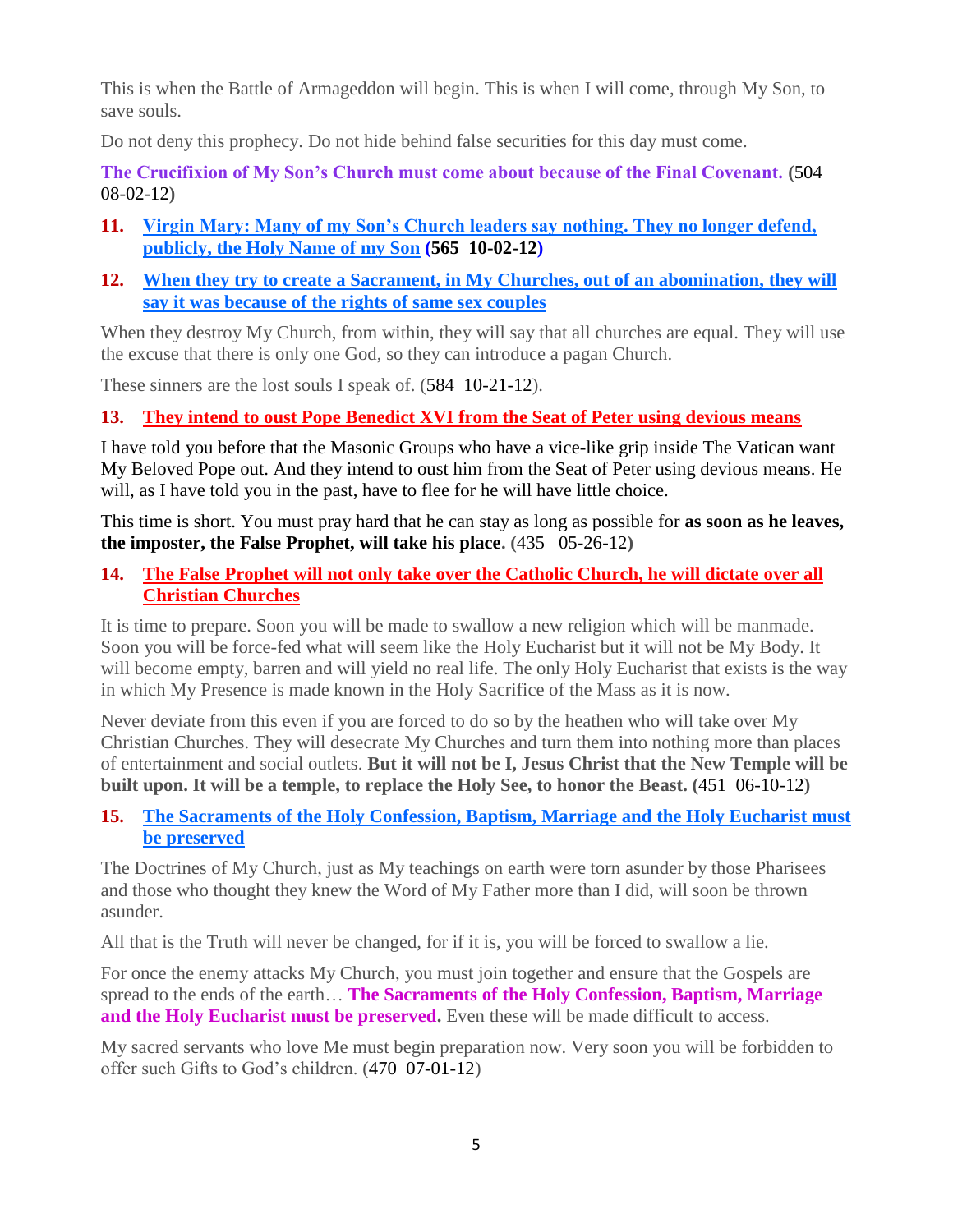# **16. [Virgin Mary: My Son's Church on earth will not listen this time, yet they know how my](http://www.thewarningsecondcoming.com/my-sons-church-on-earth-will-not-listen-this-time-yet-they-know-how-my-son-was-treated-the-first-time/)  [Son was treated the first time](http://www.thewarningsecondcoming.com/my-sons-church-on-earth-will-not-listen-this-time-yet-they-know-how-my-son-was-treated-the-first-time/)**

He was treated with contempt and looked down upon by those who were in charge of the temples and the synagogues… They denied Him for they thought that the Messiah would be majestic, proud and would command attention in the highest echelons of the Church. My Son could not get those in charge of the Church at the time to listen to Him. Their pride prevented them from listening to the Truth.

The same will happen now as my Son prepares the world for His Second Coming. This time His Holy Word, given to you the end time Prophet, will not be accepted in my Son's Church on earth. My Son's Church turns a deaf ear to the gift of prophecy. They deny prophecy because they do not want to listen.

Although my Son's teachings have never changed, they will find fault with His Holy Word given to them now. They will declare these messages to be in contradiction to the Word of God.

You must, children, always remember that my Son could never contradict His Church on Earth for He is the Church. The Truth is still as it always was. You must follow the Word of God for my Son's voice is being cast aside and ignored just as it was the first time. (484 07-15-12)

#### **17. [The time is near for the persecution of My Beloved Vicar, Pope Benedict XVI,](http://www.thewarningsecondcoming.com/the-time-is-near-for-the-persecution-of-my-beloved-vicar-pope-benedict-xvi-to-reach-its-pinnacle/) to reach [its pinnacle](http://www.thewarningsecondcoming.com/the-time-is-near-for-the-persecution-of-my-beloved-vicar-pope-benedict-xvi-to-reach-its-pinnacle/)**

For the time is near for the persecution of My Beloved Vicar, Pope Benedict XVI to reach its pinnacle. **Very soon he will be forced to flee the Vatican.** Then the time will come when My Church will divide, one side against the other. (486 07-16-12)

# **18. [My Catholic Church has been torn into shreds, yet the soul of My Church will never be](http://www.thewarningsecondcoming.com/my-catholic-church-has-been-torn-into-shreds-yet-the-soul-of-my-church-will-never-be-taken-or-consumed-by-satan-2/)  [taken or consumed by Satan](http://www.thewarningsecondcoming.com/my-catholic-church-has-been-torn-into-shreds-yet-the-soul-of-my-church-will-never-be-taken-or-consumed-by-satan-2/)**

My dearly beloved daughter, when I endured the agony in the garden the greatest abomination, shown to Me by Satan, was the disloyalty of the Catholic and Apostolic Church in the end times.

This is where Satan, who tormented Me with visions of the future, showed Me the lukewarm servants of the Church in these, your times.

They have allowed pride and false truths, dominated by their tolerance of sin, to blind them to the Truth of God. Their allegiance to worldly pursuits means that many of My sacred servants do not have the compassion or humility in their souls to lead My followers towards the sanctity required to save their souls.

So many have turned against Me although they say they love God's children. By promoting tolerance in the Name of God, they present a false doctrine, which masks the Truth. Those dissidents in My Church on earth, who claim to be creating a new type of following in the name of the Catholic Church, but who deny My teachings, are being tempted by Satan who wants to destroy My Church. He, the Evil One, has already caused terrible sin to corrupt My Church and now wants to hammer in the final nails when he will crucify My Church and, in turn, cast into Hell those sacred servants of Mine who desecrate the Word of God by facilitating the acceptance of sin among God's children.

Their sin of slapping Me in the Face, by parading obscenities before Me, which they claim are acceptable and tolerated by God, will be severely punished.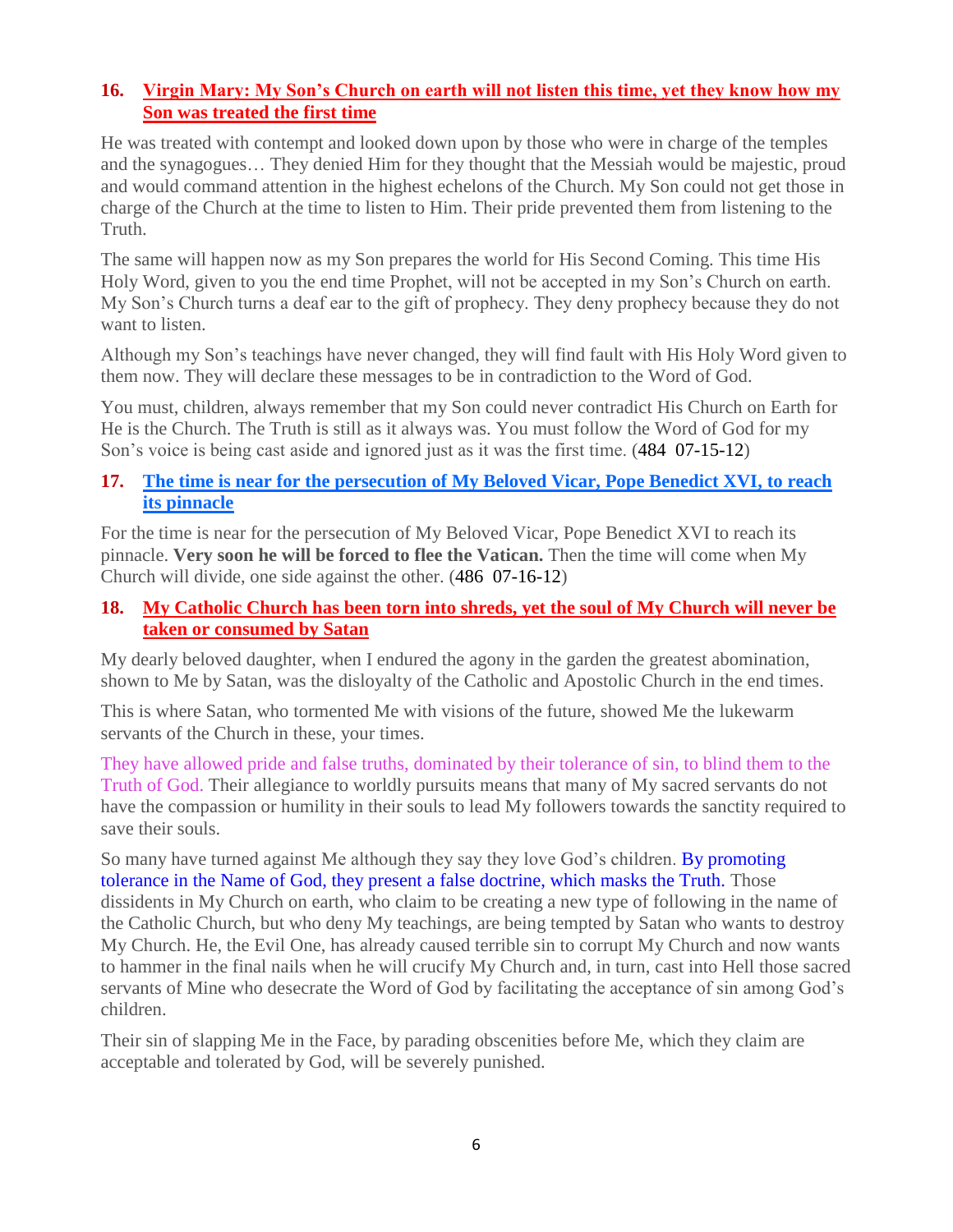I need you, My followers, and those sacred servants among you who understand what is happening amongst you to say **Crusade Prayer (70) Prayer for Clergy to remain firm and true to the Holy Word of God. (See** *Crusade Prayers Book***). (**500 07-30-12**)**

# **19. [False Prophet will be treated like a living Saint. Those who oppose him will be](http://www.thewarningsecondcoming.com/false-prophet-will-be-treated-like-a-living-saint-those-who-oppose-him-will-be-considered-a-heretic/)  [considered heretics.](http://www.thewarningsecondcoming.com/false-prophet-will-be-treated-like-a-living-saint-those-who-oppose-him-will-be-considered-a-heretic/)**

You duty to Me, My beloved army of followers, is to help Me prepare the way for **My forthcoming Divine Reign on earth.** I need your help. I need your prayers. Your prayers will weaken the work of the Anti-Christ as well as the **False Prophet who will take up position in the Holy See of Rome.**

My children, be aware, however, that the False Prophet will have you believe he is also preparing you for a similar place of Paradise. His lies will enthrall a naïve group of Catholic followers. He will present a wonderful and loving external charisma and all of My children in the Catholic Church will be confused.

One sign to look out for will be his pride and arrogance hidden behind an exterior false humility. So fooled will My children be that they will think he is an exceptional and pure soul. He will be treated like a living Saint. Not one word out of his mouth will be questioned. He will also appear to have supernatural gifts, and people will instantly believe he can perform miracles.

Anyone who opposes him will be criticized and considered heretics. My true Sacred Servants **will have to say Mass privately and in many cases not in a Catholic Church. They will have to offer Masses in refuges.** (310 01-21-12)

# **20. [My poor Holy vicar, Pope Benedict XVI, will be ousted from the Holy See in Rome](http://www.thewarningsecondcoming.com/my-poor-holy-vicar-pope-benedict-xvi-will-be-ousted-from-the-holy-see-in-rome/)**

**Other world leaders will be killed soon,** and My poor Holy Vicar, **Pope Benedict XVI, will be ousted from the Holy See in Rome**.

Last year, my daughter, I told you of the plot, within the corridors of the Vatican.

A plan to destroy **My Holy Vicar was devised in secret on the l7th March, 2011,** and this will come to fruition, for it has been foretold. (333 02-11-12)

# **21. Virgin Mary : [Pray for Pope Benedict XVI who is in danger of being exiled from Rome](http://www.thewarningsecondcoming.com/virgin-mary-pray-for-pope-benedict-xvi-who-is-in-danger-of-being-exiled-from-rome/)**

My child, there is a stillness, like the calm before the storm, as the Catholic Church will soon be plunged into crisis.

I call on all of my children everywhere to pray for Pope Benedict XVI who is in danger of being exiled from Rome**.** He, the most Holy Vicar of the Catholic Church, is hated in many quarters within the Vatican.

An evil plot, planned for over one year, will be seen all over the world shortly. The false Pope is waiting to reveal himself to the world.

Children, do not be deceived because he will not be from God. The keys of Rome have been returned to my Father, God the Most High, who will rule from the Heavens. (370 03-20-12)

# **22. [The time for the schism in the Church is almost here and you](http://www.thewarningsecondcoming.com/the-time-for-the-schism-in-the-church-is-almost-here-and-you-must-get-prepared-now/) must get prepared now**

Those priests, bishops and cardinals who do believe are being pushed aside and forced to keep silent.

Soon, they will have to watch what they say about My Holy Word for they will be forced to proclaim the teachings of a liar whose soul does not come from the light.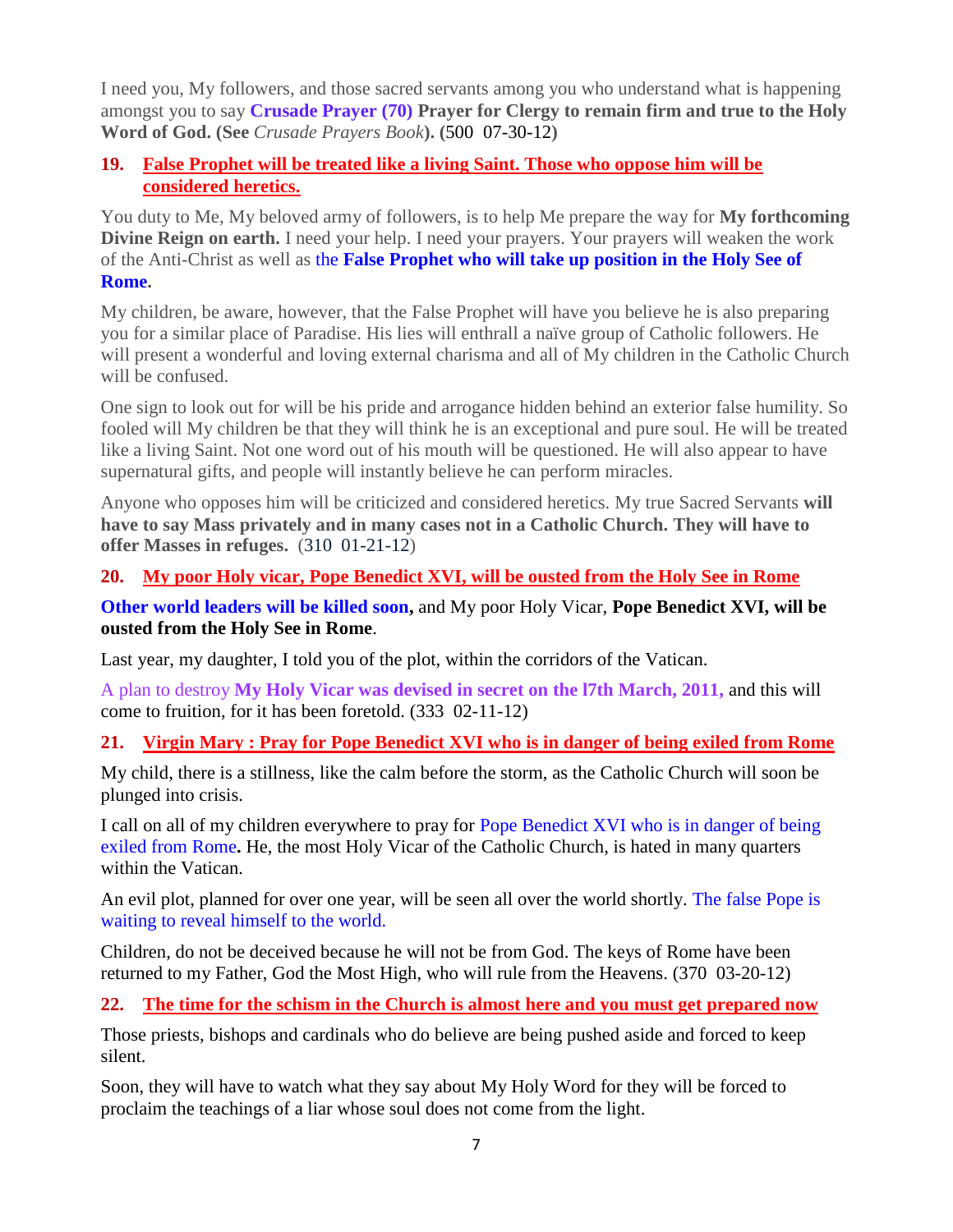You will be tempted to forsake Me, to denounce My true teachings and be forced to honor and obey the wolf in sheep's clothing. So many poor souls will not only fall under the spell of the False Pope – the False Prophet foretold so long ago – but he will have you believe that he has divine powers.(371 03-20-12)

# **23. [The next Pope may be elected by members within the Catholic Church, but he will be the](http://www.thewarningsecondcoming.com/the-next-pope-may-be-elected-by-members-within-the-catholic-church-but-he-will-be-the-false-prophet/)  [False Prophet](http://www.thewarningsecondcoming.com/the-next-pope-may-be-elected-by-members-within-the-catholic-church-but-he-will-be-the-false-prophet/)**

My beloved Pope Benedict XVI is the last true Pope on this earth.

Peter the Roman, is My Peter, the original Apostle who will rule My Church from the Heavens under the command of My Eternal Father. Then, when I come to reign, at the Second Coming, he will rule over all of God's children when all religions will become one Holy Catholic and Apostolic Church.

I must warn you that many new self-proclaimed prophets will now emerge, who will contradict My Holy Word given to you, the end time true Prophet. They, My daughter, are being sent to prepare God's children to accept the next Pope, who comes after My beloved Vicar Pope Benedict. This Pope may be elected by members within the Catholic Church but he will be the False Prophet.

His electors are wolves in sheep's clothing and are members of the secret Masonic and evil group led by Satan. This is how Satan will try to destroy My Church. Sadly, he will, this False Prophet, attract a large following. Those who oppose him will be persecuted. Run children, while you can. Denounce the lies which will be presented by those who attempt to convince you of the authenticity of the False Prophet. Please recite **Crusade Prayer (44)** Strength to defend my faith against the False Prophet. **(See the Crusade Prayers Book).** (391 04-12-12)

# **24. [I, your beloved Jesus, could never undermine My own Church](http://www.thewarningsecondcoming.com/i-your-beloved-jesus-could-never-undermine-my-own-church/)**

However, I will not stand back and watch My Church, by the hand of one particular sect who has no right to play a role in the Holy See, to disintegrate. For that is precisely what the False Prophet and the imposters who idolize Satan are trying to do. **They want to topple the Catholic Church and break it into little pieces.** This, My children, is how Satan will stand in final rebellion against God, the creator of all things.

**This wicked plan to destroy My Church has been underway for 100 years but, since 1967, it has intensified.** Many imposters, who are members of this evil sect, who worship Satan, **entered the seminaries to gain a foothold in the Vatican. Their powers, while allowed by God the Father, were restricted up to now. As the end times draw nearer, that will change.**

This evil sect will now unleash every power to ensure that they will elect a new replacement for **My Holy Vicar Pope Benedict XVI. (**394 04-16-12**)**

# **25. [Pope Benedict's Days are now numbered](http://www.thewarningsecondcoming.com/pope-benedicts-day-are-now-numbered/)**

My beloved Vicar's days are now numbered. He will have left The Vatican, before The Warning takes place. (102 06-01-11)

**26. [The keys of Rome now being handed back to God,](http://www.thewarningsecondcoming.com/the-keys-of-rome-now-being-handed-back-to-god-the-almighty-father/) the Almighty Father**

Pray for My beloved Pope Benedict. He is surrounded by very powerful enemies of God. Gluttons for power and control of My Church. Prayer can help delay his imminent departure when he will be forced to leave The Vatican as foretold. Pray, pray, pray for this period in time for it will be the darkest ever to befall my sacred servants, Bishops, Cardinals and all true followers of Mine. The keys of Rome will now be handed back to God, the Almighty Father. (106 06-06-11)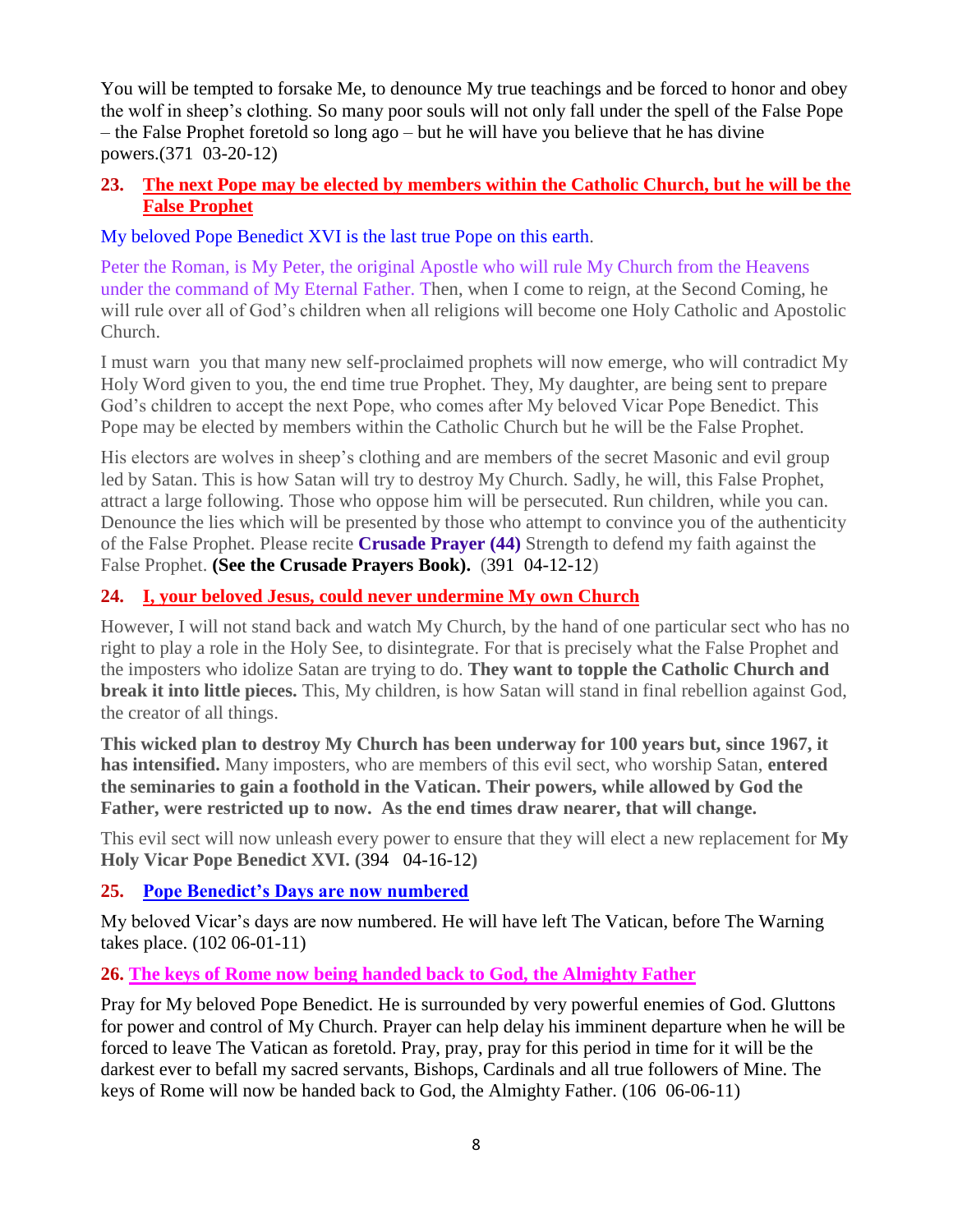# **27. [My Church on earth is under attack and this means that My Body will be Crucified](http://www.thewarningsecondcoming.com/my-church-on-earth-is-under-attack-and-this-means-that-my-body-will-be-crucified-again-as-foretold/)  [again, as foretold](http://www.thewarningsecondcoming.com/my-church-on-earth-is-under-attack-and-this-means-that-my-body-will-be-crucified-again-as-foretold/)**

#### **By this, I mean, that My Body will no longer be Present, the minute the Holy Eucharist is discarded by ministers in the Holy See of Rome. This will become a reality and you must turn your back.**

I ask you to pray for all of God's children – all My sacred servants, including the misguided false prophets. However**, I will never ask you to pray for the Antichrist, for that is not possible.**

Those poor souls, who do not believe that I speak the Truth, through these Messages, must ask themselves this. Do you believe in the Holy Bible and the prophecies declared within its covers? Do you believe in the Antichrist and the revelations about the false imposter who will take the Seat of Peter through devious means? If you do, then accept that this is the time for these events to unravel before your eyes. It is not for the future – it is now taking place. Accept this with courage and come to Me with complete trust, for I love you. I need you to keep your eyes wide open. You must not shy away from the Truth.

The abomination has now begun. When you refuse My Cup, you prevent Me from salvaging the souls I need to complete the Covenant promised to My Father. **(**716 03-3-13**)**

# **28. [His throne has been stolen. His power has not](http://www.thewarningsecondcoming.com/his-throne-has-been-stolen-his-power-has-not/)**

My beloved Pope Benedict XVI was persecuted and fled, as foretold. **I have not appointed this person, who claims to come in My Name.**

**He, Pope Benedict, will guide My followers towards the Truth.** I have not deserted him and I will hold him close to My Heart and give him the comfort he needs at this terrible time.

His throne has been stolen. His power has not. (724 03-13-13)

# **29. [Today My Church on earth will be Crucified. Today marks the beginning of the changes](http://www.thewarningsecondcoming.com/today-my-church-on-earth-will-be-crucified-today-marks-the-beginning-of-the-changes/)**

You, My followers, must protect My Sacraments and be vigilant. You, My sacred servants, will soon be put to the test, as My Divinity will be challenged. God's Laws will be adapted, and as soon as My Holy Eucharist is tampered with, the Hand of God will descend with such force that you will know, immediately, that these Messages come from Heaven… Even then, if you do not accept My Prophet and the Words I give her, I will still give you time. For **very soon you will be asked to renew your vows by those leaders amongst you**. **You will be asked to pledge your life through sworn testimony to the laws of paganism.** If you do this, you will be under the influence of the Evil One and you will do battle with God… You must persevere and remain loyal to Me and you must beg Me for guidance at a time when the man who sits in the Chair of Peter, who refuses to follow in his footsteps or wear his shoes, will destroy your allegiance to God. (741 03-29-13)

# **30. [Soon My Beloved Pope Benedict will guide God's children from his place of exile](http://www.thewarningsecondcoming.com/soon-my-beloved-pope-benedict-will-guide-gods-children-from-his-place-of-exile/) (742 03-29-13)**

#### **31. [This new temple, they will be told, is a Church, which unites all because God loves all His](http://www.thewarningsecondcoming.com/this-new-temple-they-will-be-told-is-a-church-which-unites-all-because-god-loves-all-his-children/)  [children](http://www.thewarningsecondcoming.com/this-new-temple-they-will-be-told-is-a-church-which-unites-all-because-god-loves-all-his-children/)**

The time will then be ripe for many bewildered souls, who will become very confused, to witness an alternative temple of God.

**This new temple, they will be told, is a Church, which unites all because God loves all His children.** And if God loves all His children, then He would want them to unite as one; that they must embrace each other, whatever their creed, their religion, their skin color, their race, their laws.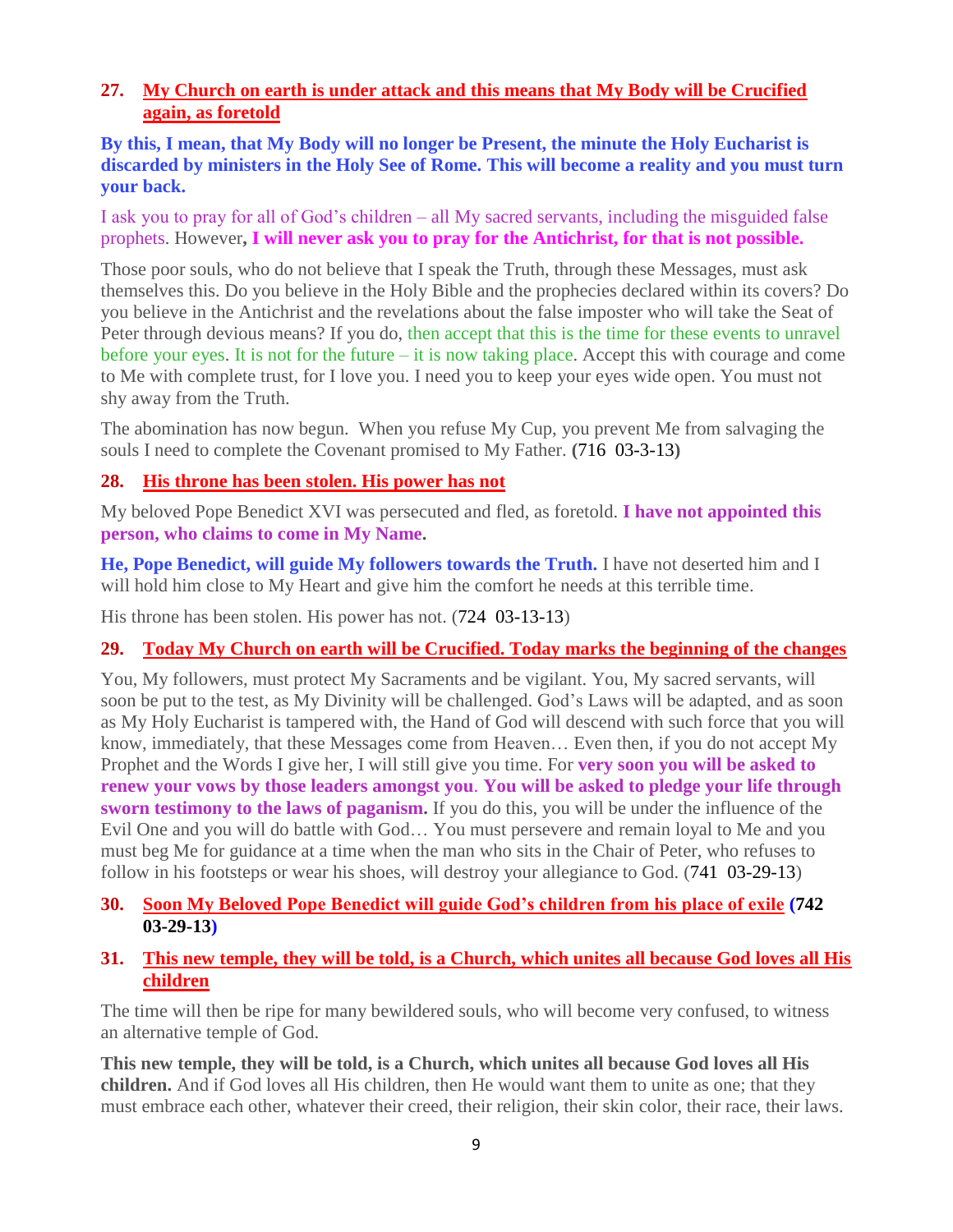All will become united, they will be told, in the Face of God, and they will all be asked to send representatives to the new temple, which will be located in Rome. They will be told that this is the New Jerusalem, prophesized in the Bible and protected by God's chosen leader – the False Prophet.

So many will fall for this great lie, a travesty of the Holy Word of God – which was given to John the Evangelist. Every Word given to this Prophet, for the end times, will be taken, adapted and twisted to suit the agenda of the Antichrist.

**Those who refuse to accept this new, so-called inclusive Church, will be deemed to be un-Christian.** They will be bullied and made to look like fools. Only for the Holy Spirit, which guides them, they would be sucked into the false and obscene temple, which will disguise the ugly truth, which lies beneath its surface.

**The Antichrist is about to make his grand entrance onto the world's stage** and it will be he, who will, not only reign over these Churches, but who will fool people into believing that he possesses special divine gifts. He will be honored for his great service to humanitarian causes. He, the Antichrist, will receive international awards for his charity work. And then they will say he possesses the charisma associated with holy people. It will not be long afterwards when miracles will be attributed to him, until finally, he will say he is a prophet on a mission from God.

Many will fall for this terrible deceit because he will be supported by the world's Churches and he will be given the seal of approval by the False Prophet.

Finally, the world will believe that he is I, Jesus Christ. (753 04-07-13)

# **32. [The Tower of Babel will, once again, be erected and presented as a temple of God](http://www.thewarningsecondcoming.com/the-tower-of-babel-will-once-again-be-erected-and-presented-as-a-temple-of-god/)**

Just as it was before, the Tower of Babel will, once again, be erected and presented as a temple of God. It will be located in Rome and will feature the new symbol of the new one world religion. This symbol will be seen on the roof, at the entrance, and will take precedence on the high altar within. My precious Tabernacle in gold, defiled in all its Glory, will sit in the center of the altar for all to see. This insult will mean that the Beast will be given the open door to invade My Tabernacle. My Presence will, at this time, disappear...

**Crosses will disappear.** My Crucifix will be nowhere to be seen. Then, where they are seen, in some public places, people will be forced, by law, to take them down.

The new tower, which will honor Satan, will be replicated in many countries and then the second part of the deceit will be made known. **The existence of Hell will be publicly declared, by the Church, to be nonsense.** People will be lulled into a false sense of security when this blatant lie is accepted by all churches. It will be argued that God would never allow for such a place to exist. That He loves all and that the existence of Hell was spread by religious fanatics down through the centuries. And so, **people will condone even the existence of mortal sin**. Sin will be so widely accepted that people will no longer pray or ask for Mercy, for it will not be God they will acknowledge. It will be to the Beast they will surrender their souls and every step of their journey will be carefully orchestrated by the enemies of God. (765 04-21-13)

# **33. [The seemingly authentic views they will present, will be seen as a new form of](http://www.thewarningsecondcoming.com/the-seemingly-authentic-views-they-will-present-will-be-seen-as-a-new-form-of-catholicism/)  [Catholicism](http://www.thewarningsecondcoming.com/the-seemingly-authentic-views-they-will-present-will-be-seen-as-a-new-form-of-catholicism/)**

My dearly beloved daughter, **the diabolical plan to destroy the Catholic Church from within is already taking place**. Everything sacred to God will be thrown aside, and those heads of the newly renovated, modern church, soon to be presented for all to see, will be liberal in their views but they will be enemies of the Truth.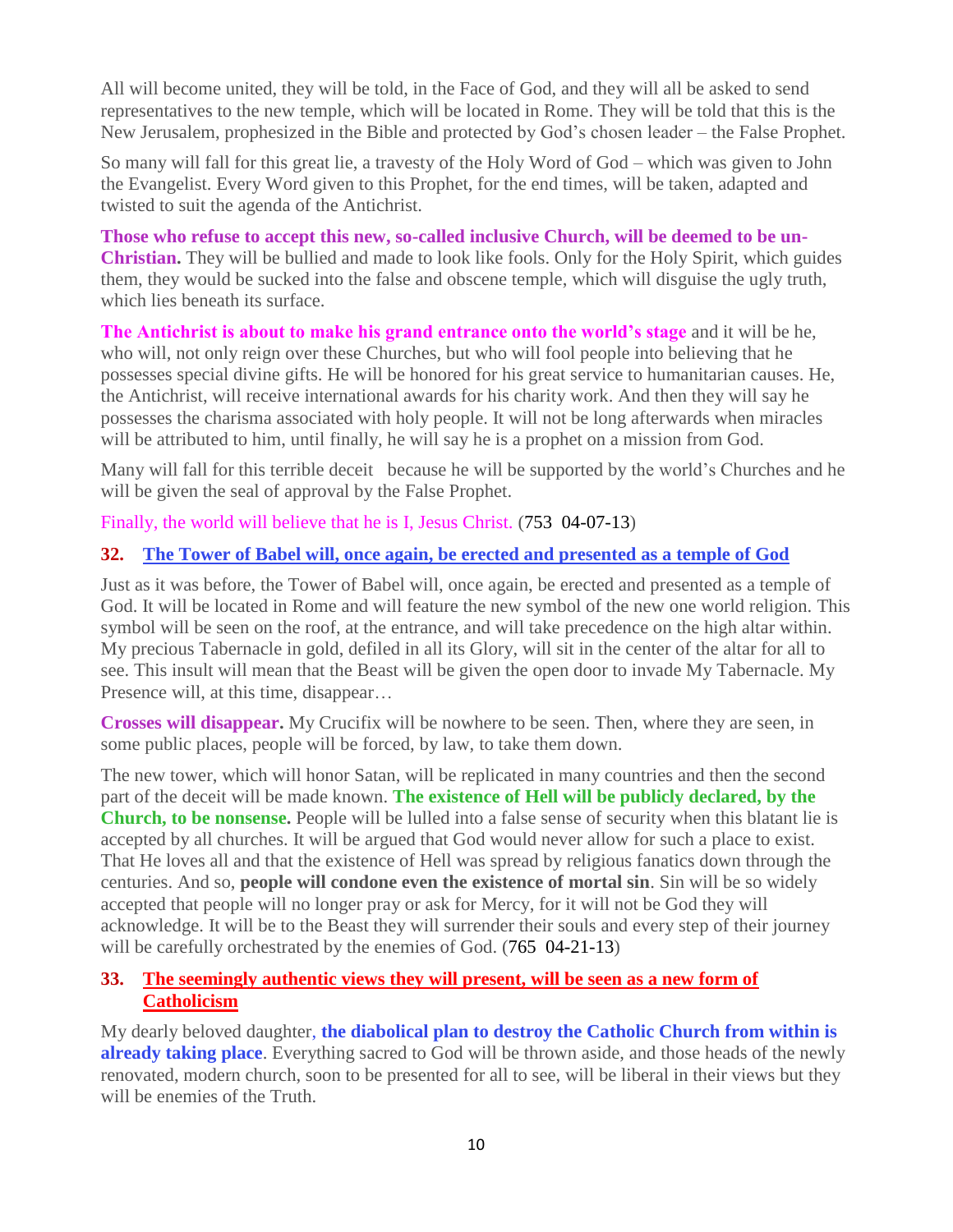**The seemingly authentic views they will present, will be seen as a new form of Catholicism**… The lies, presented to the world because of the diabolical infestation, will be treated by all Christian churches as being acceptable in their eyes. Not one Christian Church will escape this attack – an attack, which has been deliberately and carefully planned for over a century. **(**777 05-03-13**)**

# **34. [Those who followed the Word of God, laid down by the prophets before Me, were the](http://www.thewarningsecondcoming.com/those-who-followed-the-word-of-god-laid-down-by-the-prophets-before-me-were-the-first-to-spit-at-me/)  [first to spit at Me](http://www.thewarningsecondcoming.com/those-who-followed-the-word-of-god-laid-down-by-the-prophets-before-me-were-the-first-to-spit-at-me/)**

Nothing can prevent My Word from spreading. No voice will be loud enough. No argument will be credible enough. No venom will be strong enough. My Power is impossible to conquer. (787 05- 14-13)

# **35. [And then, just as they will have forgotten Me, My Church will rise from the dead, just as](http://www.thewarningsecondcoming.com/and-then-just-as-they-will-have-forgotten-me-my-church-will-rise-from-the-dead-just-as-i-did/)  [I did](http://www.thewarningsecondcoming.com/and-then-just-as-they-will-have-forgotten-me-my-church-will-rise-from-the-dead-just-as-i-did/)**

Paganism will thrive. But because it will be influenced and led by the Evil One, it will be careful not to show its true colors. It will be presented to the world as a new form of social justice – a new form of humanism, when all the needs of man are catered for. These needs will include the right to sin, but these sins will, in defiance of God, be seen to be the moral rights of man.

How abhorrent to Me, Jesus Christ, will this wicked, One-World Religion be. Not only will they turn their backs on Me, but they will include satanic symbols where My Cross will be displayed, in the most grotesque way. My Host will be discarded. A different kind of sacrifice will be made on the altars of churches. It will be the Beast they will worship openly, and in turn, he will give them many powers. This is why many will believe that those who will govern over this abomination will have miraculous powers. And while they may seem to be following a good and fair Church, it will yield nothing but darkness.

Celebrations and obscene behavior will be witnessed in these churches, which were built to honor Me, Jesus Christ, but I will not be Present. And then, just as they will have forgotten Me, My Church will rise from the dead, just as I did. (793 05-19-13)

# **36. [My Way is very simple. You may follow Me any way you will, but you must honor Me in](http://www.thewarningsecondcoming.com/my-way-is-very-simple-you-may-follow-me-any-way-you-will-but-you-must-honour-me-in-my-christian-churches/)  [My Christian Churches](http://www.thewarningsecondcoming.com/my-way-is-very-simple-you-may-follow-me-any-way-you-will-but-you-must-honour-me-in-my-christian-churches/)**

Cults use other houses outside of My Church. When you are asked to leave My Church, it will be no different to the time My apostles, during My Time on Earth, were asked to do the same thing. (806 06-04-13)

# **37. [God the Father: When My Son is deemed to be a sinner, know that this is the greatest](http://www.thewarningsecondcoming.com/god-the-father-when-my-son-is-deemed-to-be-a-sinner-know-that-this-is-the-greatest-blasphemy/)  [blasphemy](http://www.thewarningsecondcoming.com/god-the-father-when-my-son-is-deemed-to-be-a-sinner-know-that-this-is-the-greatest-blasphemy/)**

It is through the Church of My Son on Earth that life of the soul can be maintained. Without the Truth, My Son's Church cannot sustain life. It will be when the Church turns against He Who created it, that life will be destroyed. This infestation will have a direct impact on the whole world, including those who do not believe in life hereafter.

When you are faced with lies, they will come tumbling out of the mouths of deceivers in a confused jumble of nonsense. The lies, which have already commenced, are couched in humble-like language, but disguise the greatest lies against the True doctrine of the Church… You must always know that My Son gave you the Truth when He walked the Earth and when He died for your sins. He sacrificed His Body to redeem you, but He never became a sinner, for He is not one of you. **(**819 06-23-13**)**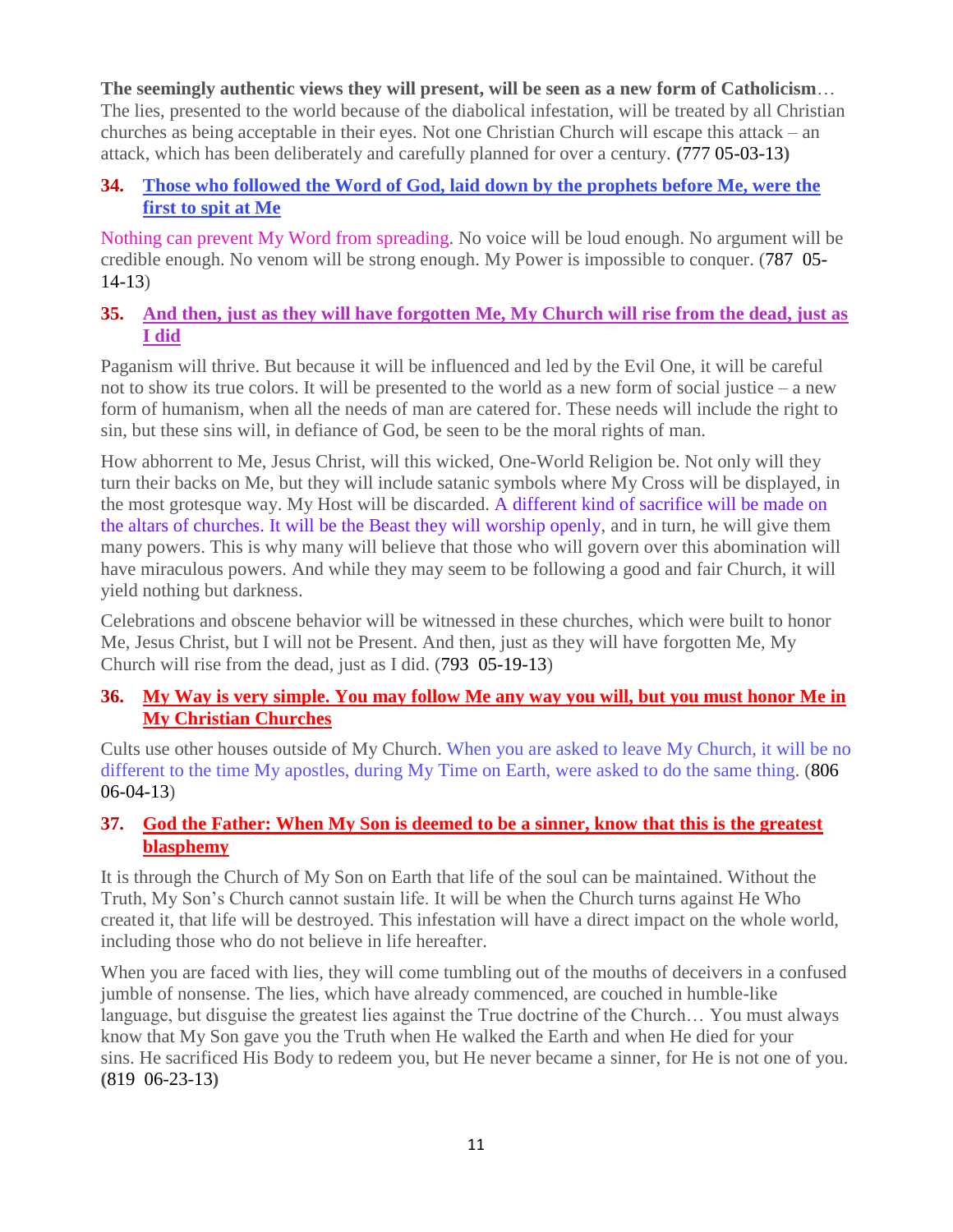# **38. [Mother of Salvation: The fallout in Rome will result in many being led astray](http://www.thewarningsecondcoming.com/mother-of-salvation-the-fallout-in-rome-will-result-in-many-being-led-astray/)**

The fallout in Rome will result in many being led astray and who will, unwittingly, turn away from my Son, Jesus Christ. They will fall into error because they will accept new doctrines which do not come from God. Pray, pray, pray for those within the Christian churches who will fall into the trap of accepting lies given to them in the guise of those who claim to have been chosen by my Son to proclaim His Word.

All these things have been foretold to Visionaries for centuries and yet many of you refuse to accept these prophecies. I have warned humanity of these dark days ahead because my Son wishes you to be on your guard against the fallen angels who will infest His Church on Earth… The prophecies given to you at La Salette and Fatima are of great significance. Why do so many who claim to love me, their Mother, ignore what I told the world. You have not listened and you have allowed yourselves to be deceived.

This darkness cannot come from my Son and as such, His Mystical Body – His Church – remains intact. Those who remain true to His Mystical Body will not deviate from the Truth. Those who betray my Son's Church and reject His Teachings by adopting new practices, which are insulting to Jesus Christ, cut yourselves away from His Mercy. (844 07-20-13)

# **39. [Mother of Salvation: Do not accept tolerance for pagans to take over the churches of](http://www.thewarningsecondcoming.com/mother-of-salvation-do-not-accept-tolerance-for-pagans-to-take-over-the-churches-of-god/)  [God](http://www.thewarningsecondcoming.com/mother-of-salvation-do-not-accept-tolerance-for-pagans-to-take-over-the-churches-of-god/)**

The Truth has always been rejected since God sent His prophets in the beginning to warn His children of the dangers of paganism. Paganism is the antithesis of the Truth – the Word of God… God wants all of His children to love one another, irrespective of race, creed or nation. What He will not permit is that Christians embrace pagans, within their Church... Do not accept tolerance for pagans to take over the churches of God. You must never forget the great Sacrifice made by God when He sent His only Son to bring you salvation. The day that you accept the practices of other Churches, not of God, or when you show respect for pagans, is the day when you will turn your back on the Truth. **(**865 08-06-13**)**

#### **40. [They will soon use churches as places to trade in and profit from](http://www.thewarningsecondcoming.com/they-will-soon-use-churches-as-places-to-trade-in-and-profit-from/)**

What misery will be felt by Catholics and Christians, all over the world, when they see how their churches and places of worship will be turned into places of entertainment. Many events will be held in churches, which are meant to pay homage to Me, but which will insult My Name. They will soon use churches as places to trade in and profit from. All of these things are to come and for those who love Me, they will weep in great sorrow… There will be singing, laughter, loud voices and the recital of tales, which have nothing to do with Me. Yet all of these vile acts will be committed in My Churches and before Me.

Cover your ears with your hands when the blasphemies spill forth from the mouth of the Beast. Accept nothing at all which will betray My Sacraments or My Teachings. Turn the other way and follow Me because, when all these things come to pass, there will be only one path you can walk. This is My Path – the Path of Truth. Only the whole truth is acceptable. Half a truth means that it becomes a lie. (871 08-13-13)

# **41. [They will be asked to pledge their allegiance, through a new oath, to remain faithful to](http://www.thewarningsecondcoming.com/they-will-be-asked-to-pledge-their-allegiance-through-a-new-oath-to-remain-faithful-to-the-church/)  [the Church](http://www.thewarningsecondcoming.com/they-will-be-asked-to-pledge-their-allegiance-through-a-new-oath-to-remain-faithful-to-the-church/)**

The plan by the False Prophet to deceive the world's clergy has begun. Under the guise of a renewal and regeneration of the Catholic Church, all the clergy, within this Church, will be sent on retreats to encourage them to accept the new apostolate. These will become widespread and many will be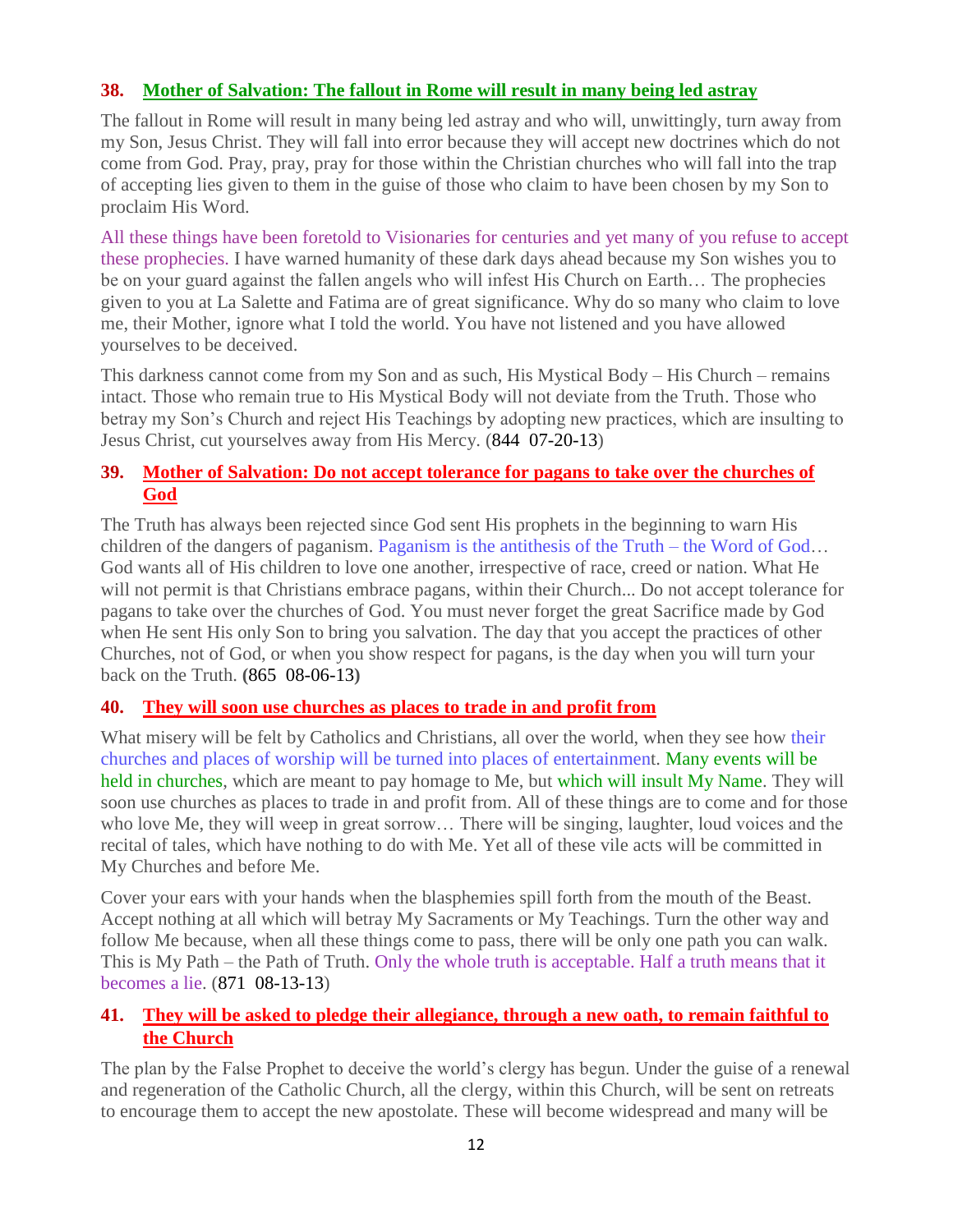told that the objective is to unite everyone in the world, in the name of justice. This new mission will, they will be told, embrace the world's poor and strive to bring about unity. They will be asked to pledge their allegiance, through a new oath, to remain faithful to the Church. They will not be asked to place their faith in Me or My Holy Word. Instead, they will swear allegiance to the new self-proclaimed leaders who have taken over the Chair of Peter.

When you amend your Holy Orders, in any way, and then pledge your life to someone who breaks all ties with Me, you will no longer be fit to serve Me. (876 08-18-13)

#### **42. [Woe to those Christians who have deserted Me in favor of new age paganism](http://www.thewarningsecondcoming.com/woe-to-those-christians-who-have-deserted-me-in-favour-of-new-age-paganism/)**

Pagans, on the other hand, in their quest for spiritual peace, seek out the Creation of the True God, rather than their Creator… Many then, through meditation and yoga, open their minds and souls to allow the spirit of evil to corrupt them… Know now that there is only one God. Any other form of adulation amounts to paganism.

**Some believe they can heal others, through practices such as Reiki, when what they do instead is infest others including the innocent. When pagans chant, to attract spiritual gifts, they say that this brings them peace. While many believe this, know that within a short period of time – once the spirit of evil has entered their minds – they will become agitated and no respite will they find.** Every pleasure of the senses is constantly sought out by them and all they will receive in return will be a darkness of the soul… Love, humility or personal sacrifice for the good of others, will be lacking, for they only worship the senses. (**918 09-24-13**)

#### **43. [My True Church will be thrown out of Rome and will have to endure a number of years](http://www.thewarningsecondcoming.com/my-true-church-will-be-thrown-out-of-rome-and-will-have-to-endure-a-number-of-years-of-desolation/)  [of desolation](http://www.thewarningsecondcoming.com/my-true-church-will-be-thrown-out-of-rome-and-will-have-to-endure-a-number-of-years-of-desolation/)**

My dearly beloved daughter, always remind those who believe in Me, but who have no idea that My Second Coming draws close, that they must always be alert to the signs which were prophesied in My Father's Book, for the time which precedes the Great Day.

**The great apostasy is the first sign. This is when belief in the Truth – the Word of God – disappears and when sin is glorified in every part of the world.** The sign for when My Second Coming draws very close is when the great apostasy grips My Church on Earth from within… **By My Church, I refer to those who do not deviate from the Truth and who continue, as before, to accept the Word of God. My True Church will be thrown out of Rome and will have to endure a number of years of desolation.** It will be trampled upon by the heathen and will suffer, but by My Grace, it will remain intact and those brave souls who refuse to desert Me will be given extraordinary Gifts by Me.

**The Catholic Church will embrace the secular world and will declare mortal sin to be no more.** Sin will not be acknowledged and in order to deceive the innocents, they will be told that it is not difficult to enter My Kingdom. **Confessions will stop in the present format.** People will be told to ask for redemption in their own way, and as such, many will not then bother to ask for My Forgiveness. They won't do this because they will no longer accept that sin is caused deliberately and, because of this, that God will forgive all. This is the error which was foretold and which will lead millions into the fires of Hell and they will be led there by **the False Prophet** and **the Antichrist**.

**Soon, all pagan feasts and festivals will be integrated within the Catholic Churches everywhere. Pagans and those who hate God will be invited onto the altars in front of the tabernacles.** This feast will be declared to be the new form of Communion – all God's children joining together in order to respect each other's beliefs and human rights. You, My followers, will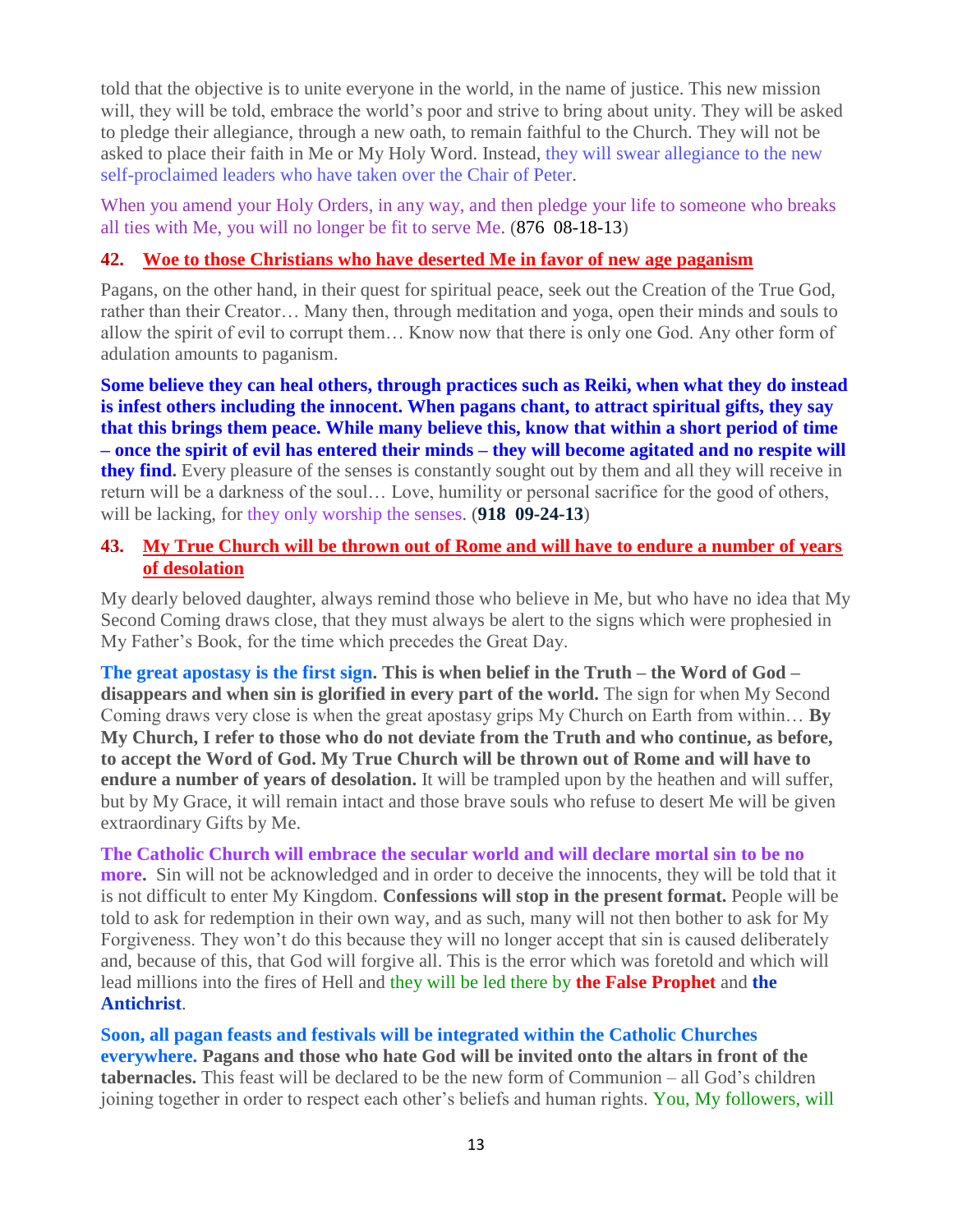be asked to show respect for those who want to destroy My Presence in the Holy Eucharist. You will be accused of being anti-Christian if you do not embrace paganism.

Betray Me and I will forgive you. Deny Me and I will forgive you. But, when you desecrate Me and swear allegiance to the Beast, you become completely separated from Me and you will find it impossible to accept My Mercy. (**921 09-28-13**)

# **44. [Mother of Salvation: My Son's Church will become the seat of the Antichrist](http://www.thewarningsecondcoming.com/mother-of-salvation-my-sons-church-will-become-the-seat-of-the-antichrist/)**

It will be from here that he, the Antichrist, will declare that he is the Christ and that the world will be saved through him.

By accepting lies, you deny the Truth. By ignoring the Truth, you will believe in a fabricated web of deceit, spun by the Evil One and this will entrap you. Once entrapped, you will be tempted to follow the crowds, in every nation, who will pay great respect to the Antichrist. Please, children, recite this Crusade Prayer to fight the heresy, which will cover my Son's Church on Earth.

# **Crusade Prayer (125) To defend the Most Holy Word of God**

*O Mother of Salvation, help me, a humble servant of God, to defend His Most Holy Word in times of torment. Consecrate me, dear Mother, to your Son, so that He can cover me with His Precious Blood. Grant me, through the Intercession of your Son, Jesus Christ, the grace, the strength and the will to remain true to the Teachings of Christ in the times of Tribulation, which will devour His Most Holy Church on Earth. Amen*. (**948 10-29-13**)

# **45. [Woe to all of you imposters, for you do not come from Me](http://www.thewarningsecondcoming.com/woe-to-all-of-you-imposters-for-you-do-not-come-from-me/)**

Woe to all of you imposters, for you do not come from Me. When you come to Me and say: "But, Jesus all we wanted to do was spread the Good News." I will cast you out and you will be exiled. You have betrayed Me by lying about missions, which were never given to you. You are denying Me by contradicting Me and when you publicly declare My Word to be a lie.

Don't ever attempt to stand in the way of God's Ministry, for the Heavens will open and you will be the first to be struck down with the False Prophet and the Beast, on the last day. Punishment will befall all those who claim to come in My Name and who serve only one purpose. That is to tamper and interfere with the Word of God. As the Battle of Armageddon moves closer and as this raging war is mounted by Satan's army against God's children, you must move aside, right now, for if you do not, you will face the Wrath of God and no Mercy will be shown to you or to those who swallow the lies which spew from your mouths, in order to defy the Truth. (**978 12-04-13**)

# **46. [You cannot divorce My Church from the Word –](http://www.thewarningsecondcoming.com/you-cannot-divorce-my-church-from-the-word-the-flesh-because-then-it-cannot-exist/) the Flesh – because then It cannot [Exist](http://www.thewarningsecondcoming.com/you-cannot-divorce-my-church-from-the-word-the-flesh-because-then-it-cannot-exist/)**

Satan and his agents will only attack what is genuine, what is True and what is of Me… My enemies will always target the Most Holy Eucharist, as It is not merely a symbol of My Love, My Promise to redeem the world – It is My Body. It lives and breathes, for It is I, Jesus Christ, Who dwells in It. I will remain Present within the Holy Eucharist until close to the end, but My Church will never die…

Satan does not attack his own work… My followers will remain true to My Church up to the last day. However, the number of people who will not understand the attacks, which My Church will come under, from within, will be high. They will, for the most part, be content with the many adaptations to be introduced in the Holy Sacraments and the Laws of God. They will swallow the lie that modern life calls for a modern Church; that people today need to be able to make choices, based on their own free will – irrespective as to whether or not they insult God**. (992 12-21-13 )**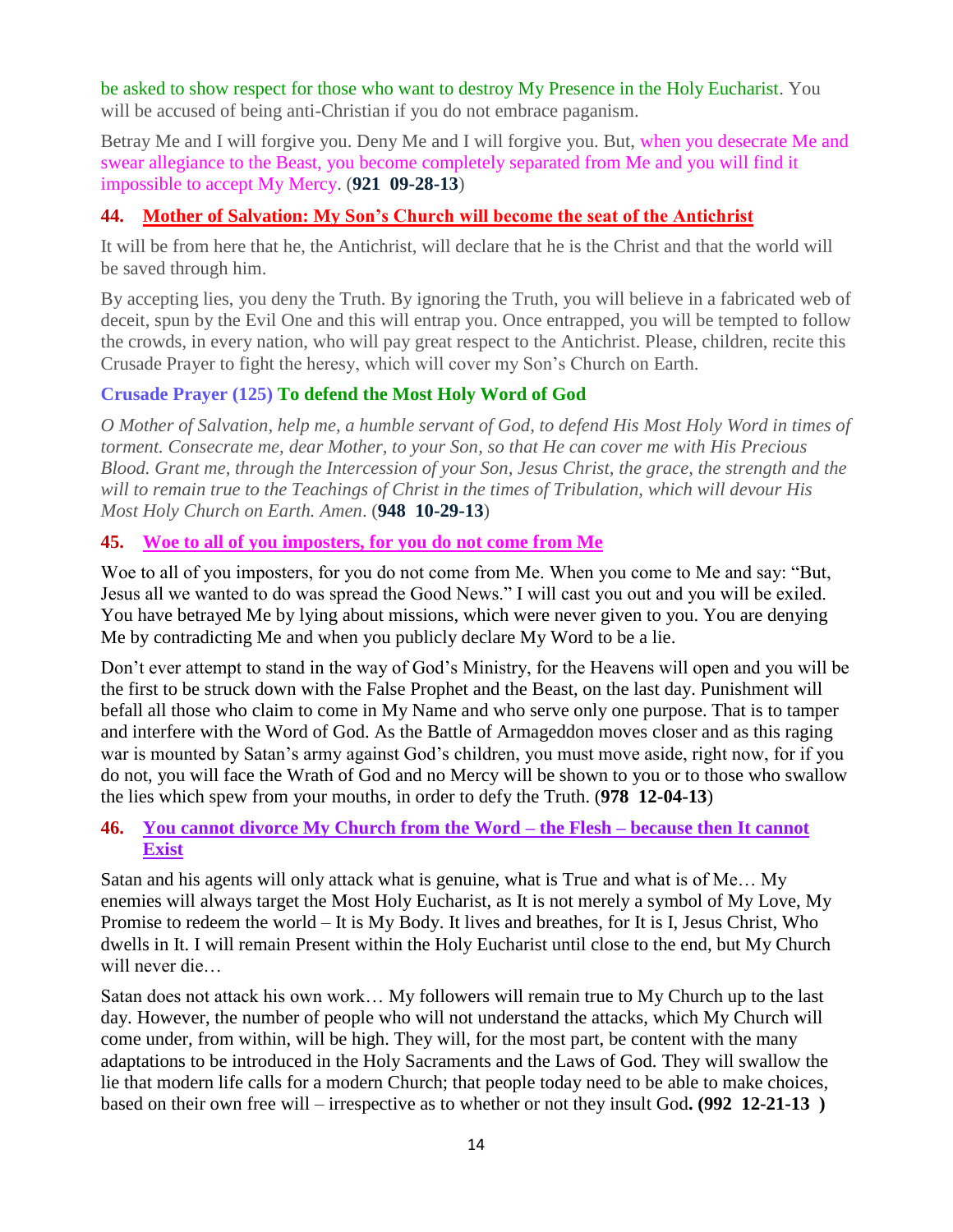# **47. [Three out of four will deny Me](http://www.thewarningsecondcoming.com/three-of-out-of-four-will-deny-me/)**

When you hear speak of the new renewal of the faith pledge, which will be a form of the Sacrament of Confirmation, know then that this will be manmade. It will be meaningless in My Eyes. It will be presented by the False Prophet as part of his global plan to unite all religions in the world. My Divinity will be brushed to one side. My Word forgotten and buried, while My Teachings will be twisted, in order to coerce the faithful into accepting a new form of so-called evangelism.

When My enemies attack My Mystical Body, they will cause much damage, much confusion and lead many away from the Truth. But they will never destroy My Church, because My Remnant Army will never let go of the Truth or be forced to swear allegiance to Satan or his agents.

Many wars will now escalate and storms and earthquakes will mount, until the Roar of My Father's Wrath is felt everywhere**. (1,003 01-02-14)**

#### **48. [You are about to witness the greatest deceit ever inflicted upon the world by Satan](http://www.thewarningsecondcoming.com/you-are-about-to-witness-the-greatest-deceit-ever-inflicted-upon-the-world-by-satan/)**

So many of My followers will emerge to form My Remnant Army in every nation in the world, including communist regimes. The Holy Spirit is being sent to cover each and every fragment of this small, but powerful, Army of Mine… My Light will shine like the sun upon all those places where My beloved disciples respond to My Call at this time. This is a Call from Heaven to invite you to take up My Cross and follow Me, your Jesus, to the ends of the Earth… You will call out to all religions and give them My Word. Through the Prayers I give you, they will be blessed… You will speak with love and eloquence and the Fire of the Holy Spirit will pour from your mouths. This Gift will draw millions back to Me. I Am preparing you now, for you are about to witness the greatest deceit ever inflicted upon the world by Satan.

Be at peace, for **My Gifts will sustain you during this battle.** You are now ready, for the enemies of Mine, who have been waiting to declare themselves boldly to the world, will become known shortly. Then, that will be the time for My final Plan for the salvation of humanity to be completed. **I Am** in you, with you and I reside always in your hearts and souls. (**1,008 01-07-14**)

# **49. [When My followers, who fall for the deceit to come, deny Me, this does not mean they](http://www.thewarningsecondcoming.com/when-my-followers-who-fall-for-the-deceit-to-come-deny-me-this-does-not-mean-they-will-say-i-do-not-believe-in-jesus-no-it-will-mean-this/)  [will say: "I do not believe in Jesus." No, it will mean this](http://www.thewarningsecondcoming.com/when-my-followers-who-fall-for-the-deceit-to-come-deny-me-this-does-not-mean-they-will-say-i-do-not-believe-in-jesus-no-it-will-mean-this/)**

They will choose what part of My Teachings they want to believe in. Then they will decide what parts they do not agree with. Then they will say that Jesus would agree with this new interpretation, were He to walk the Earth today… On that day, when the Truth is revealed, it will only be because of the prayers of My Remnant Army that those who brought disgrace upon themselves and who fought Me, their beloved Jesus, Who only wanted to bring them Mercy – that they will be saved. **(1,009 01-07-14)**

# **50. [This new and rapidly created hierarchy will take over My Church](http://www.thewarningsecondcoming.com/this-new-and-rapidly-created-hierarchy-will-take-over-my-church/)**

When you know the Truth, which is contained in My Father's Book, then you know the Way of the Lord and you must follow this path, up to your last breath. Do not deviate from this.

My Church is being demolished discreetly from within and each part is being dismantled. As the tiers are pulled down and loyal servants discarded – and then deemed to be no longer useful – the way will be cleared for the doctrines from Hell to be pronounced.

Many poor sacred servants will give in to the pressure to denounce the Laws of God. If they do not agree to embrace the doctrine of lies, they will be thrown to the wolves.

This new and rapidly created hierarchy will take over My Church. They will declare falsities in the Name of God and take with them many innocent souls of the faithful. The congregations will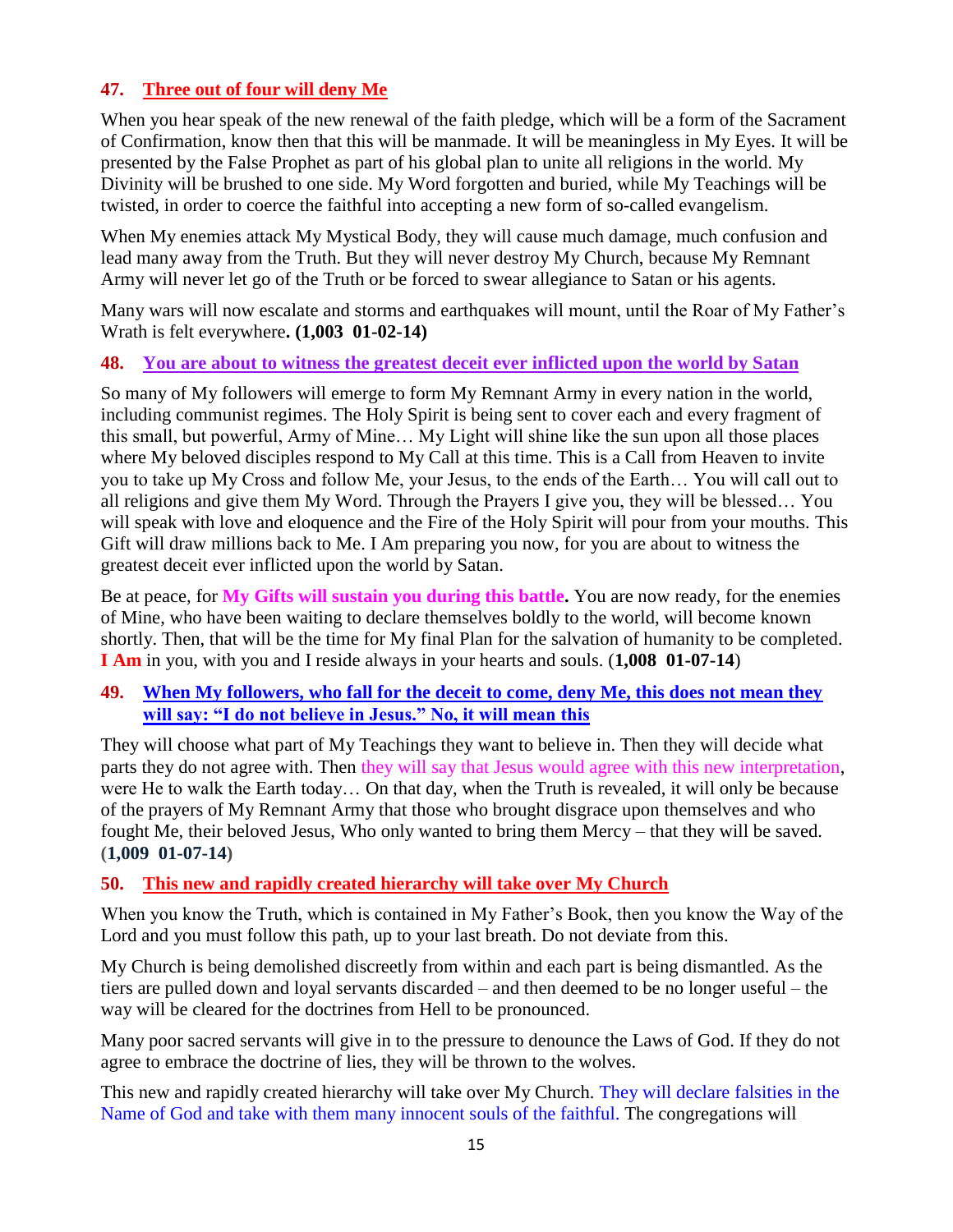unwittingly be offered a poison chalice filled with nothing – only bread. The Holy Eucharist will no longer fill their souls. They will soon be fed homilies, which will ridicule the Word of God when they will declare human rights to be the most important doctrine. And then they will declare the greatest heresy, that man will be given Eternal Life, whether or not he repents for his sins. This is how they will destroy the souls of millions.

As they continue to pull My Church apart from the inside out, My loyal priests and faithful followers will rebuild My Church, brick by brick. My Church, you see, can never die for I will not let it.

While the false knowledge will fill the hearts of weak servants in My Church, the Gift of the Holy Spirit will not only Light the souls of My Remnant Church, but will provide the Light, for all those whose names are in the Book of the Living, to My door… They will be given Divine Assistance to enable them to keep the Light of God shining in a world, which will be plunged, slowly and painfully, into darkness, caused by the arrival of the enemy, the Antichrist. **(1,016 01-16-14)**

# **51. [Mother of Salvation: Soon, the "Hail Mary" prayer will not be heard inside or outside of](http://www.thewarningsecondcoming.com/mother-of-salvation-soon-the-hail-mary-prayer-will-not-be-heard-inside-or-outside-of-my-sons-church/)  [my Son's Church](http://www.thewarningsecondcoming.com/mother-of-salvation-soon-the-hail-mary-prayer-will-not-be-heard-inside-or-outside-of-my-sons-church/)**

All references to me will soon be frowned upon by a newly revamped shell of my Son's Church on Earth. Devotions to me will be stopped in many churches, under the newly appointed regime to be introduced in the future. I will be forgotten about and then despised, by those who will claim to represent a new modern, all-inclusive Church, which will bear little resemblance to the Church created upon the Rock, by my Son's beloved apostle Peter.

When you see all devotions to me, the Holy Mother of God, dealt with in this way please be aware that these new rules will be at the behest of the Evil One. The Evil One despises me, just as much as he is frightened by me. He knows that devotion to me, by souls, keeps his evil ways at bay and that the recital of my Most Holy Rosary scourges him and renders him powerless.

My role is to prepare you for the Great Day of my Son's Second Coming. I intend to continue to call out to my children, until that Day arrives. (1,041 02-12-14)

# **52. [The 'god' they will proclaim, will not be My beloved Father](http://www.thewarningsecondcoming.com/the-god-they-will-proclaim-will-not-be-my-beloved-father/)**

**It has been foretold that humanity's hatred for God will reach unprecedented proportions in the end times…** God will be denied. I, His only Son, will be mocked and My Deity rejected… The 'god' they will proclaim, will not be My beloved Father. Instead, **they will idolize false spirits, disguised as angels of God**. (1,055 02-25-14)

# **53. [You will know these traitors by their symbolic gestures, which insult My Divinity](http://www.thewarningsecondcoming.com/you-will-know-these-traitors-by-their-symbolic-gestures-which-insult-my-divinity/)**

Those who are My enemies are not those who do not believe in Me. No, they are the ones who know well Who **I Am**, but who hate Me. Not all of them understand why they hate Me, but they can be divided into two camps. The first group dislikes the Truth…. Then, there are those who know Who I Am and What I Am, but who completely reject Me, in favor of Satan, under whose spell they have become entrapped.

**When Satan attacks humanity, his first focus will always be on the family, because the family represents all that is of My Father. He has already begun to dismantle My Church and he will not stop, until it has collapsed in a heap at My Feet.** .. **Please do not desert Me, My beloved followers.** … **Accept nothing new, when it comes to My Holy Word. …** Anyone who says that he comes in My Name – be he a sacred servant, a leader in My Church or a prophet – and declares My Word to be a lie, is not of Me. (1,090 04-08-14)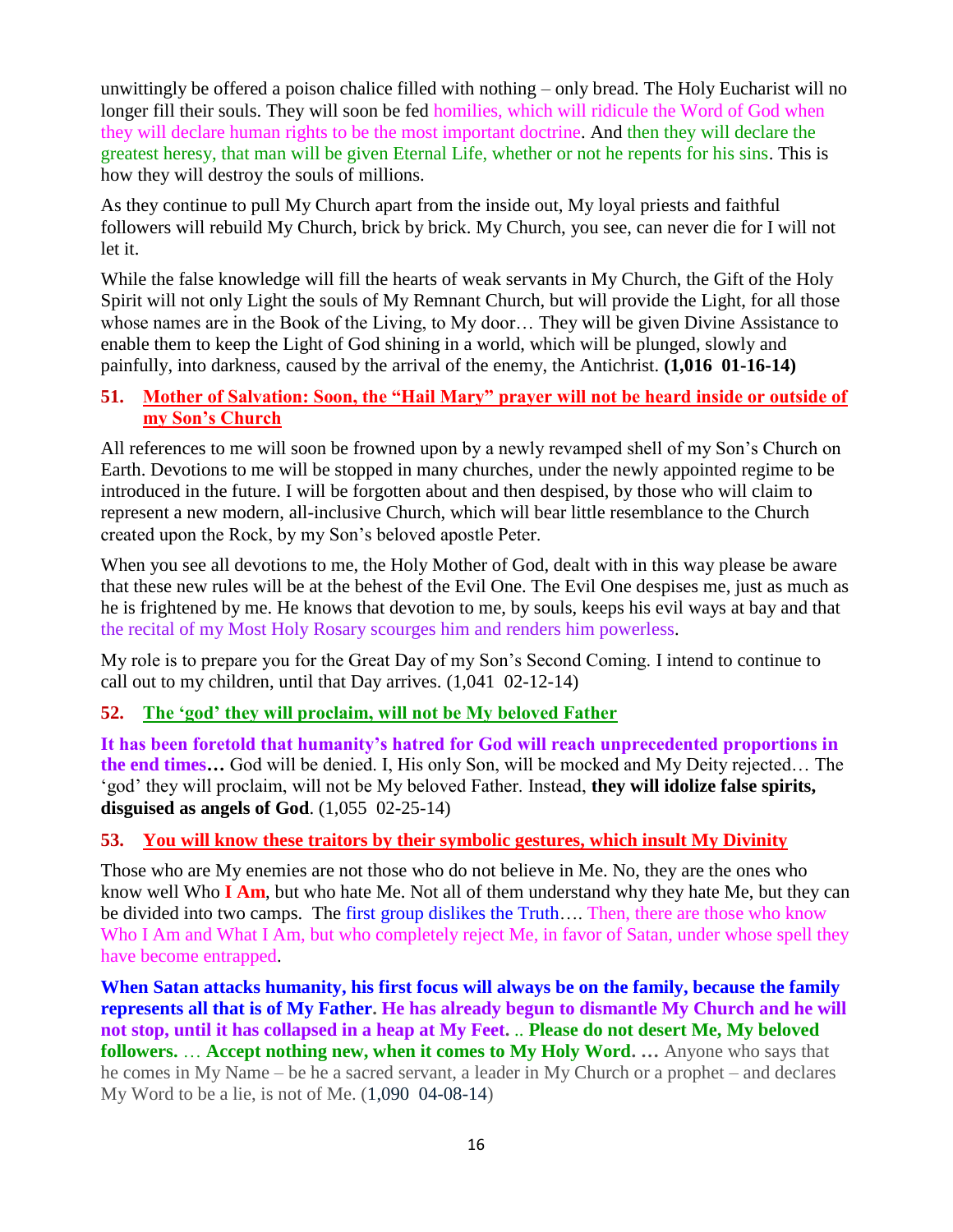# **54. [Mother of Salvation: My Son, Jesus Christ, will be betrayed by another Judas and one](http://www.thewarningsecondcoming.com/mother-of-salvation-my-son-jesus-christ-will-be-betrayed-by-another-judas-and-one-with-great-authority/)  [with great authority](http://www.thewarningsecondcoming.com/mother-of-salvation-my-son-jesus-christ-will-be-betrayed-by-another-judas-and-one-with-great-authority/)**

**from within His Church on Earth. When this, the second greatest betrayal, since Judas Iscariot sold my Son for thirty pieces of silver, takes place, it will make people of every race, nation and Christian faith, question the Truth. This betrayal will also have far-reaching consequences, because it will bring into question every single aspect of my Son's Divinity.** When this happens, the Truth will collapse. In its place, a corpse will be raised up, rotten to the core, without any sign of life. **A dead doctrine will be raised and dressed up with all the false attributes associated with my Son, but it will bear no fruit. Yet, it will seem like a new conversion…** This new doctrine will be foisted upon the world, without your free will. Reject it and you will be punished by my Son's enemies… **Those who betray my Son in the final days will have no life. Those who don't betray Him will live forever in the Glory of God. (1,091 04-09- 14)**

#### **55. [I will raise up, within My Church, a man who will stand up and proclaim the Truth](http://www.thewarningsecondcoming.com/god-the-father-free-will-given-to-humanity-has-meant-that-many-of-my-children-were-drawn-away-from-me/)**

He will do this at a time when no other Cardinal, Bishop, priest or any sacred servant of Mine will have the courage to do so... The man I will raise is a brave soul and many will be relieved when he speaks up… When he is raised, I have other plans to bring all those faiths together, who do not accept Me, Jesus Christ, as being the Son of God… So powerful will this generation of Mine be, in spreading the Truth, that many of those who were misguided and who were led down a path of great error will turn and come running back to Me. They will spread so quickly that for every heresy committed against Me, millions of souls will be converted. (1.118 05-10-14)

#### **56. [Groups who will promote heresy against the Holy Bible will seek out those who will](http://www.thewarningsecondcoming.com/groups-who-will-promote-heresy-against-the-holy-bible-will-seek-out-those-who-will-remain-steadfast-in-the-faith/)  [remain steadfast in the Faith](http://www.thewarningsecondcoming.com/groups-who-will-promote-heresy-against-the-holy-bible-will-seek-out-those-who-will-remain-steadfast-in-the-faith/)**

Sin is spreading so quickly, as a direct result of the sin of pride, that the infestation, especially amongst those who claim to be Christians, has claimed many souls who were once close to My Sacred Heart... The most serious sign will be in the form of the persecution of Christians... Christians will not only be targeted by My enemies, but they will also turn on each other… The Evil One fights Me, at this time, in a terrible rage, because he knows My Time is almost upon you… Remember, My beloved followers, you must not give in to persecution, because of your love for Me… Be patient and calm when you witness persecution against Christians, for only My Divinity is Eternal… Pray for your persecutors and your tormentors, for when you do, you dilute the power of the Evil One. (1,126 05-21-14)

# **57. [Once paganism grips My Church, this will mark the final chapter](http://www.thewarningsecondcoming.com/once-paganism-grips-my-church-this-will-mark-the-final-chapter/)**

The main reason so many people today, and especially the young, do not want to know Me is because of their unmitigated self-interest… When Lucifer disobeyed My Father, it was pride, which led to his downfall. Pride and a love of self, where all else comes second, will lead to the final downfall of the human race… When the First Commandment is broken by My Church on Earth – the final bastion of My Father over His children – the world will witness the worst chastisement since the flood. (1,129 05-24-14)

#### **58. [When a man betrays Me, he sins against Me](http://www.thewarningsecondcoming.com/when-a-man-betrays-me-he-sins-against-me/)**

When he betrays God's prophets, he betrays the Triune God, and for that he will suffer greatly. When Intervention by the Triune God is rejected by souls, who oppose the greatest Power from Heaven, they will have to endure turmoil within their conscience. This turmoil will never leave them, unless they reconcile their souls to Me, their Jesus**.** To reject Me, when the soul knows that it is I, Jesus Christ, Who speaks, is regrettable. But to defy the Triune God, by interfering with God's Intervention, in His task to save souls, this will result in a swift punishment by My Father. (1,132 05-29-14)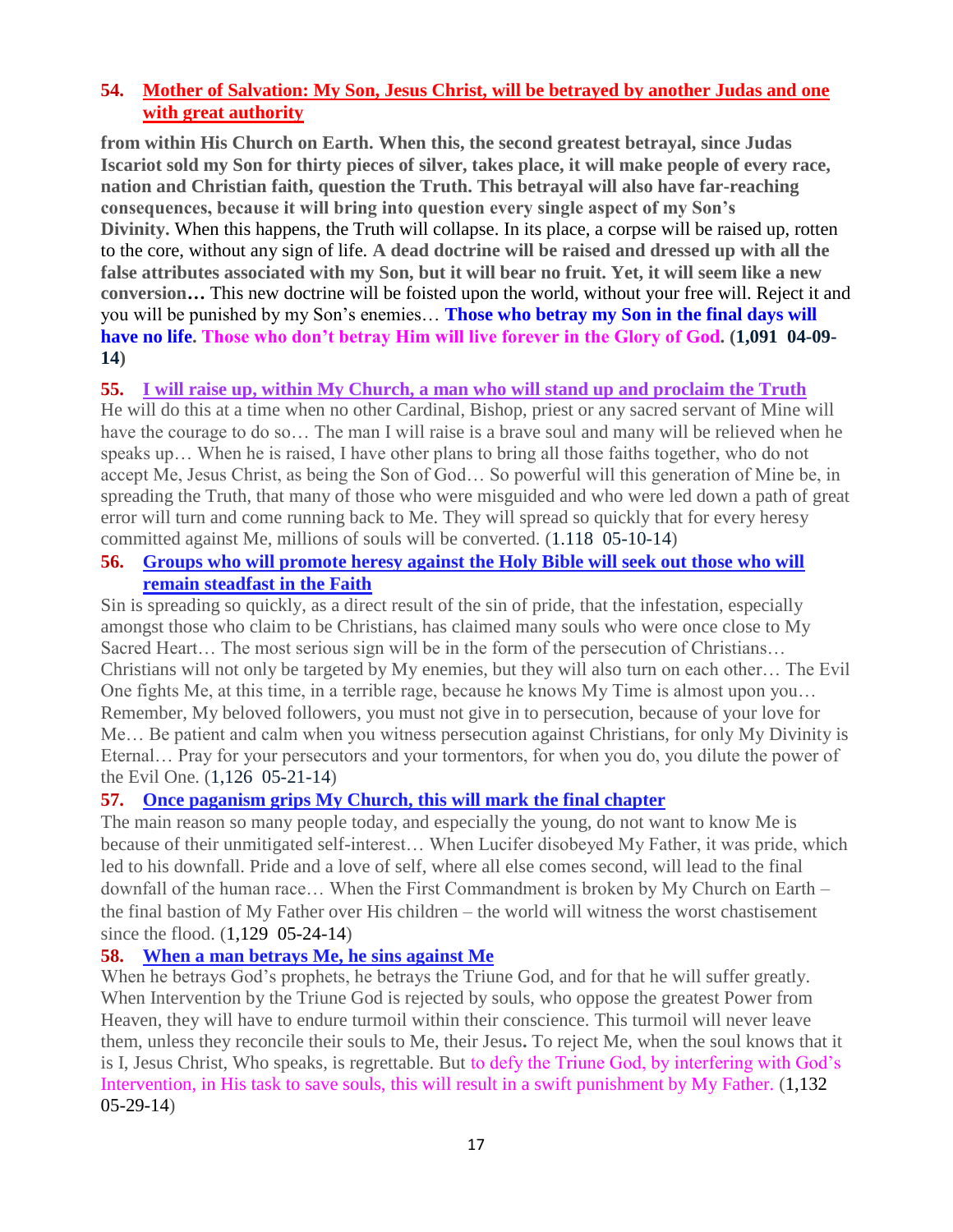#### **59. [The doors have been opened to allow the heathen to desecrate My Church](http://www.thewarningsecondcoming.com/the-doors-have-been-opened-to-allow-the-heathen-to-desecrate-my-church/)**

**But you must never judge others in My Name.** By this I mean judging those who reject Me, as well as, those who accept My Intervention. Not one amongst you has the right to declare another person to be evil or guilty of wrongdoing. Those of you who judge harshly - those people you believe to be wrong, guilty of wrongdoing or heresy – do not have this right. You must remain silent and pray for those you believe to be afflicted. Only I, Jesus Christ, have the Power to Judge humanity... while you fight amongst yourselves – Christian against Christian – the pagans amongst you are invading My Church**…** Every sacrifice was made for you; the prophets of God sent to you were violated, persecuted and killed; the visionaries, seers and the saints – all revered, only after their deaths, but scourged by you when they imparted My Word and then My Own Sacrifice – when you crucified Me. Now what do you do? You allow those who worship false gods to pay homage to them upon My Altars, which are meant to honor Me. Would these pagans allow you to do the same in their temples? When you desecrate My Church and My Body, you are no longer fit to serve Me and I will cast out every sacred servant of Mine who betrays Me in this way. Your sins are blacker than those whom you serve in My Name, for you will carry with you the souls you take away from Me. (1,147 06-16-14)

#### **60. [They will never prevail against My Church](http://www.thewarningsecondcoming.com/they-will-never-prevail-against-my-church/)**

My Church consists of those who proclaim the True Word of God and who provide the Sacraments to God's people, as laid down by My Apostles. Only those who remain True to My Teachings, My Word, My Body and the Holy Sacrifice of the Mass, as it was dictated by Me, can say they are of My Church. My Church, as it stands now, will be crushed… Yet, My Church will remain intact, although it will become a very small remnant of what it once was… The Holy Spirit of God will guide My Church through the turmoil it will have to face, and so the Truth will survive. **Every enemy of Mine will try to destroy My True Church. Then they will replace it with a false one. They will create new scriptures, new sacraments and many other blasphemies in My Holy Name**. But, My Church that is My Body and My true followers will remain as one in Holy Union with Me. Then, when it will seem to have been destroyed, burnt to the ground, the embers of My Church will still flicker until the day that I come again. On that day, when My Church, renewed and aglow in great glory, is risen and when the whole world proclaims it to be the one True Church – the New Jerusalem – every good man will drink from her cup. All that was in the beginning will be in the end. All life created by God will be renewed just as it was when Paradise was created for the human race. (1,201 09-01-14)

#### **61. [My Church, My True Church, will crawl on its belly](http://www.thewarningsecondcoming.com/my-church-my-true-church-will-crawl-on-its-belly/)**

My Church will be toppled and those who remain true to the Laws of God will suffer greatly because of this. **My Church, My True Church, will crawl on its belly as every insult upon My Divinity and the Laws, laid down by My Eternal Father, is hurled at it.** Locked within the gates of a gilded prison, many of My servants will be forced to swallow heresy. Not only that, but they will be made to preach it and to convince innocents, that the re-written Word of God, is acceptable in today's world. The Anger of My Father, at this time has provoked outrage for, very soon, the Church – having changed beyond recognition – will prepare new rituals, new rules and practices, so that nothing will resemble the Church built by Me. All of these things have been permitted by My Father, as Satan tests the faith of those who are of Me. Woe to those who betray Me for they will take away with them, the souls of those whose names have been kept for Me… It will only be the remnant, and those with true allegiance to My Word, who will remain loyal to My Church. And it will be because of them that My Church will never die.  $(1,227, 10-08-14)$